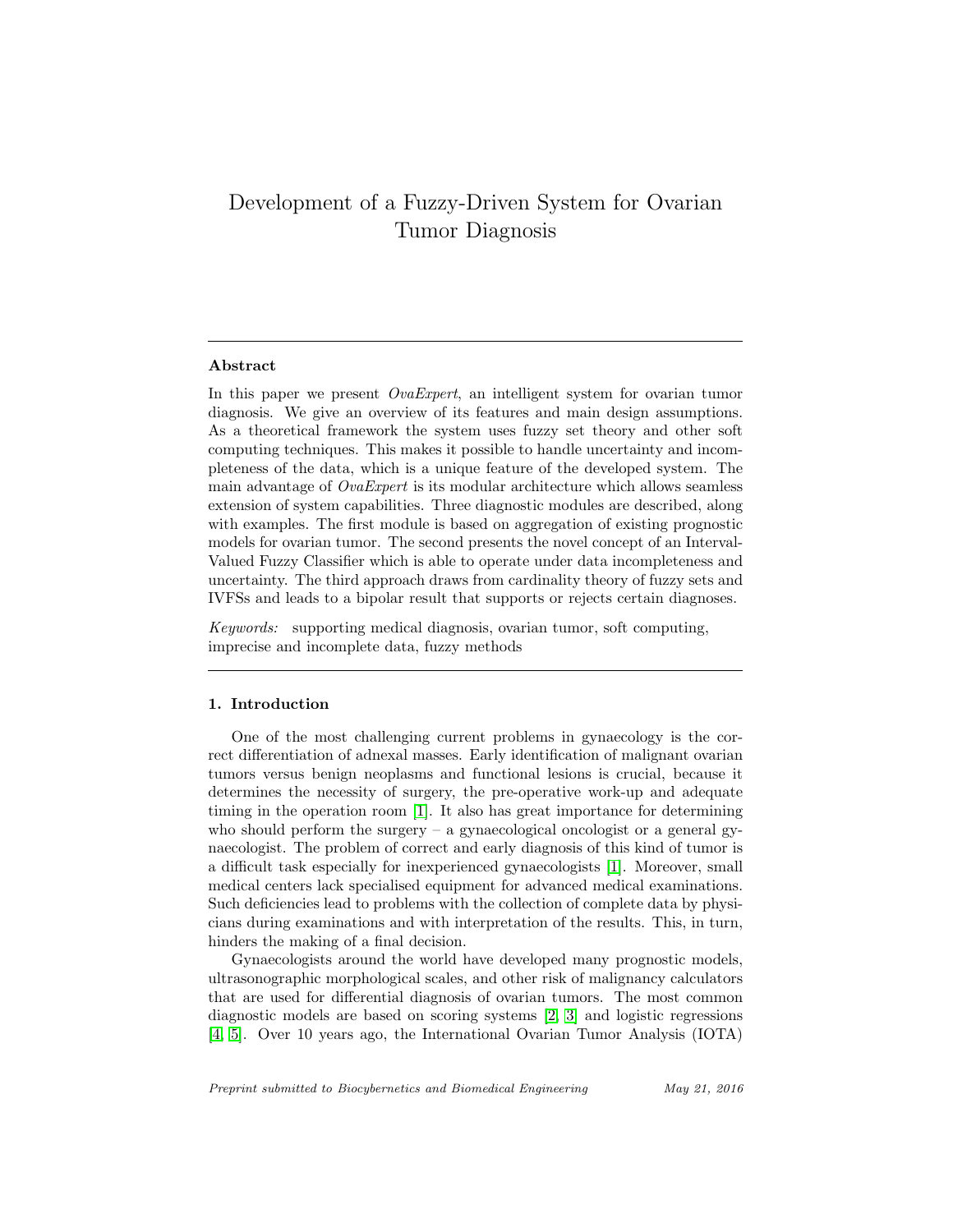Group began a project to improve the ability to differentiate between benign and malignant ovarian tumors. Several years of comprehensive and broad studies resulted in a number of predictive models. Among these, the most important are the LR1 and LR2 models, based on logistic regression [\[6\]](#page-21-5), and the most recent IOTA model – ADNEX [\[7\]](#page-21-6). However, the plurality of diagnostic models confirms their imperfections. Both the sensitivity and specificity of those models rarely exceed 90% in external evaluation by independent research centers [\[8,](#page-21-7) [9\]](#page-21-8). Another limitation is that they cannot be applied when some of the patient data is missing, which is a common problem resulting from, for example, the technical limitations of the health care unit or high costs of medical examinations.

 $OvaExpert$  is an intelligent medical diagnosis support system for ovarian tumor, intended as a solution to the problem of effective diagnosis in the presence of low-quality (uncertain and incomplete) data. It is being developed by scientists from two Polish universities: Adam Mickiewicz University in Poznan and Poznan University of Medical Sciences. The main aim of *OvaExpert* is to equip a physician with a convenient tool that makes it possible:

- to gather and manage a patient's data in a standardized format;
- to reduce the impact of low data quality on the final diagnosis;
- to present the result in a way that gives maximum information to the doctor.

Currently OvaExpert is in the testing phase, and its demo version is available at the project website <http://ovaexpert.pl/en> to provide insight into all of the functions of the system described below. The system is easy to use and intuitive, yet it utilizes recent methods mainly from the areas of machine learning, soft computing and fuzzy set theory [\[10\]](#page-22-0).

In the following sections we describe the system in detail, focusing on its modular architecture. We present the main features and components of  $OvaEx$ pert, namely the diagnostic modules, and some of their theoretical background.

## 2. Design of the System

The following section describes the features of OvaExpert along with its place and role in the diagnostic process. The third part of this section contains technical and technological details.

# 2.1. Features

OvaExpert is intended to integrate present knowledge about ovarian tumors (models, scoring systems, reasoning schemes, etc.) into a single computer-based system. It is a unique tool for many reasons. To the best of our knowledge this is the first time that incompleteness of data has been taken into account and incorporated into a system for ovarian tumor diagnosis in a comprehensive manner [\[11\]](#page-22-1):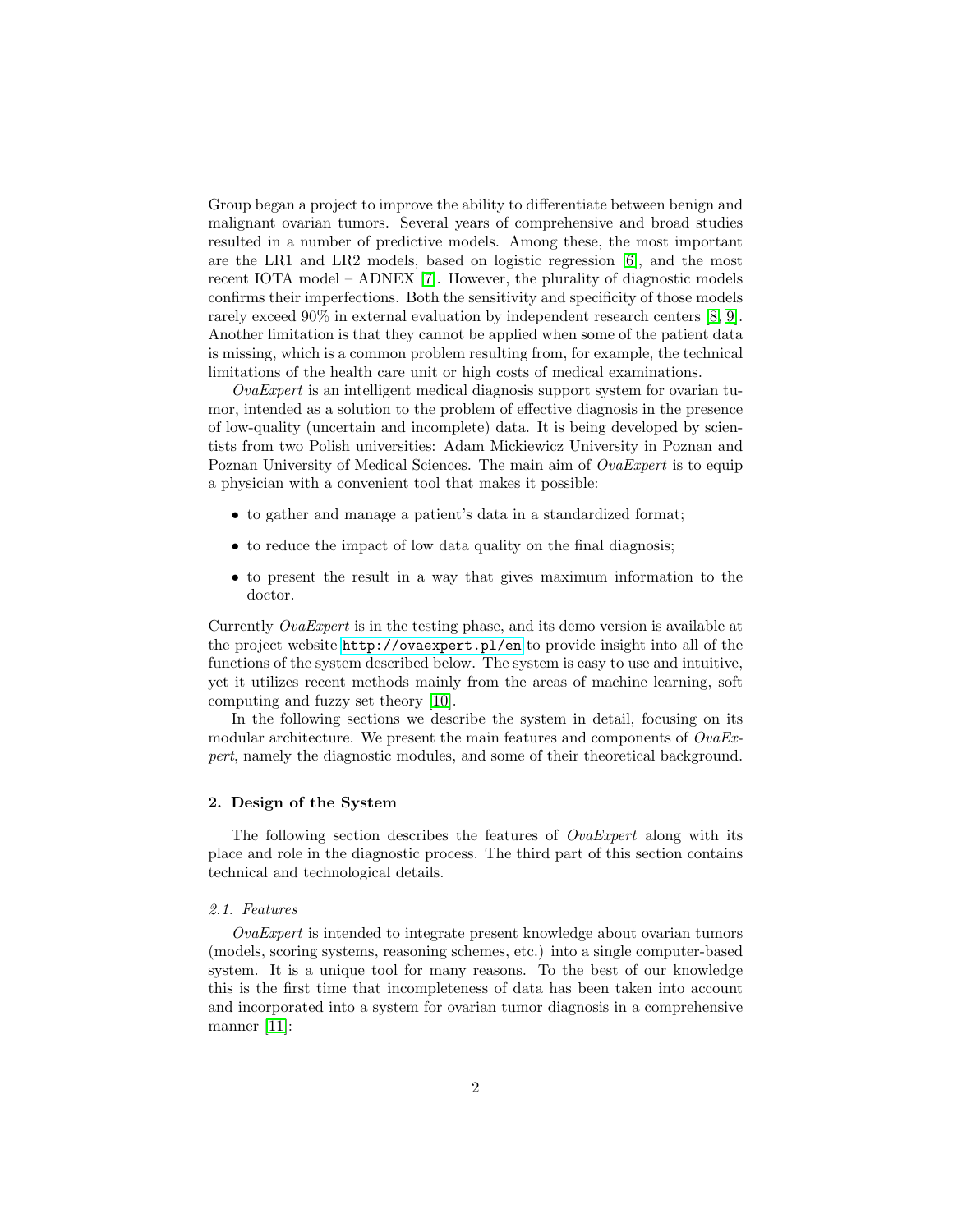- at the stage of collecting data about a patient;
- at the stage of data processing:
- and finally, at the stage of presenting the diagnosis.

We briefly introduce the principles of the system and its main elements. The system covers four main areas: medical data acquisition, expert knowledge gathering, decision support in the process of selecting the optimal diagnostic path, and decision support in making a final diagnosis (see Figure [1\)](#page-2-0).



<span id="page-2-0"></span>Figure 1: The main components of the *OvaExpert* system.

The system was created for physicians who need a comprehensive tool that is able to offer more than support for a final diagnosis. OvaExpert assists the gynaecologist during the whole diagnostic process, from gathering medical data to exchanging data and experience among physicians. The following subsections describe the features of the system which enable the technical realisation of these objectives.

#### 2.1.1. Uncertainty Modelling

Uncertainty has attracted increasing attention as an important problem in health care practice and in medical publications. As noted in [\[12\]](#page-22-2) there are multiple meanings and varieties of uncertainty in medicine, each of them having unique effects for diagnosis. Types of uncertainty can be distinguished according to its nature – whether it is objective (arising from the complex or probabilistic nature of a phenomenon), subjective (personal opinion or interpretation), or a result of low quality of information (incompleteness).

Working under information uncertainty is an everyday experience in medical practice, and it is impossible to eliminate it completely. However, many tools that support gynaecologists neglect this problem and shift the responsibility for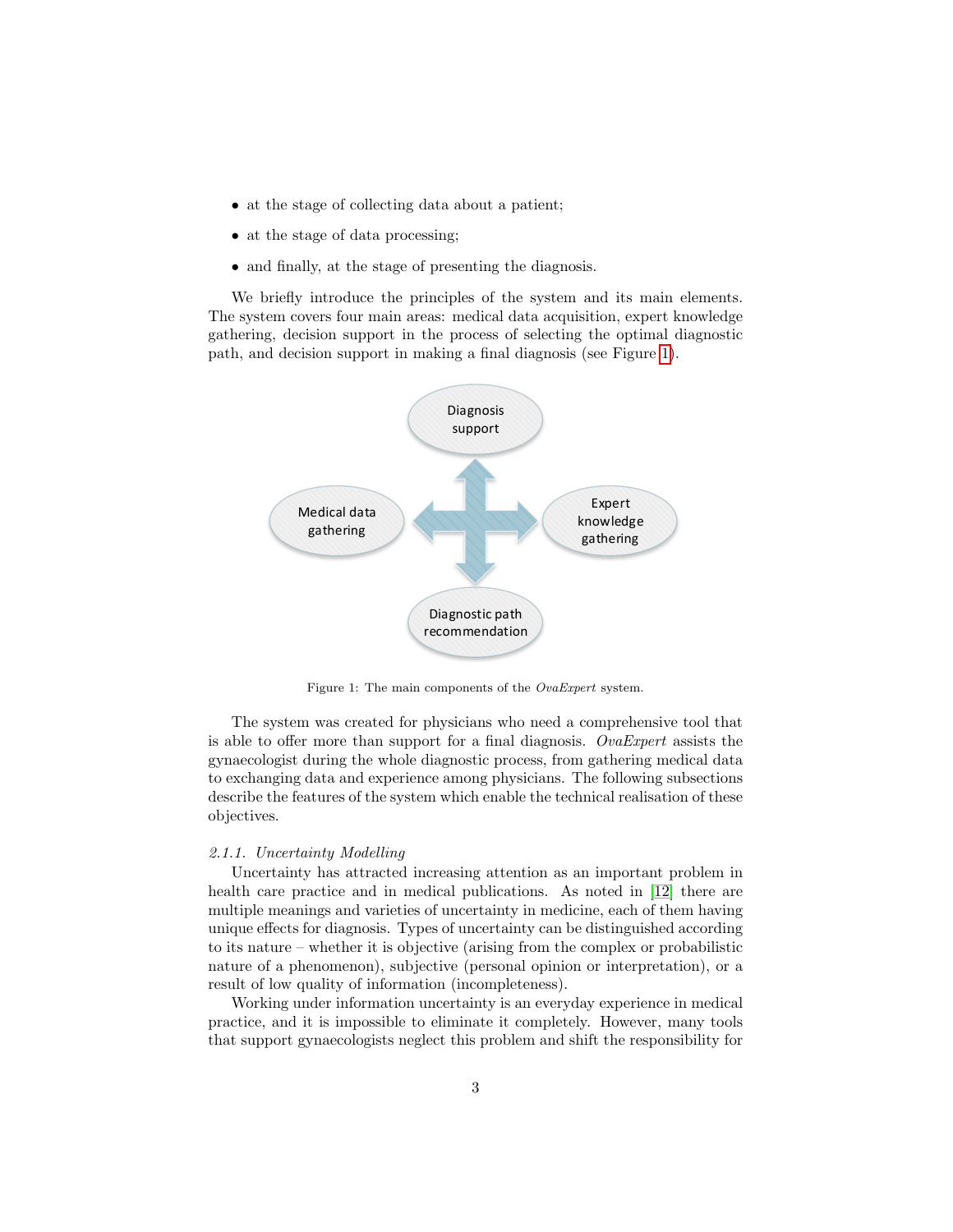providing good-quality data to the doctor. A different approach is proposed in the OvaExpert system.

OvaExpert introduces a completely new approach to the uncertainty related to incompleteness and lack of data [\[10,](#page-22-0) [13\]](#page-22-3). The aim of the system is to store and process uncertain data, so as to extract as much information as possible and to present the resultant diagnosis still retaining information about the level of uncertainty. For example, in addition to precise examination results, uncertain values can also be handled. This can occur if the physician is not sure of the result or if results are ambiguous. For example, if the tumor thickness in ultrasound examination is between 30 and 50 mm, such values can be stored and handled in the system. The presentation of uncertain results also depends on the type of a given attribute. In the case of integers or decimals, the result is an interval, whereas for boolean attributes one may indicate that both values are possible. For attributes with a list of possible values (enums) one may indicate several possible examination outcomes.

## 2.1.2. Medical Data Gathering

One of the main objectives of the *OvaExpert* system is to provide a simple, convenient and efficient way of collecting patient data and reaching a final diagnosis. Currently, due to the absence of a common data format, there are limitations in cooperation between physicians from different centers. Some data may also be lost when converting one data format to another. To date, data has been collected by individual doctors using traditional methods, such as spreadsheets or notebooks, without paying sufficient attention to its quality and format. The system, by providing standardised data schemas developed on the basis of the recommendations of the IOTA group [\[14\]](#page-22-4), enables the collection of data in a common, centralised database. This has made it possible to begin building a knowledge base of different medical cases. This database also enables quality assessment of the diagnostic decisions taken by the system, performed by specialists from different medical centers, and the collection of data for further scientific research.

# 2.1.3. Simple and Intuitive Interface

The design of the interface was the subject of thorough consultation with gynaecologists to meet the need for ease of use in all conditions, including on mobile devices, especially smartphones. An example screenshot of the  $OvaEx$ pert interface appears in Figure [2.](#page-4-0) At any time, the attending physician can be provided with the history and a visualisation of the patient's diagnostic process. During the whole process the gynaecologist is accompanied by a system that supports him or her by identifying further examinations which may increase the likelihood of an accurate diagnosis. Such a solution is of great assistance to inexperienced gynaecologists, and moreover helps to avoid unnecessary examinations and the associated costs.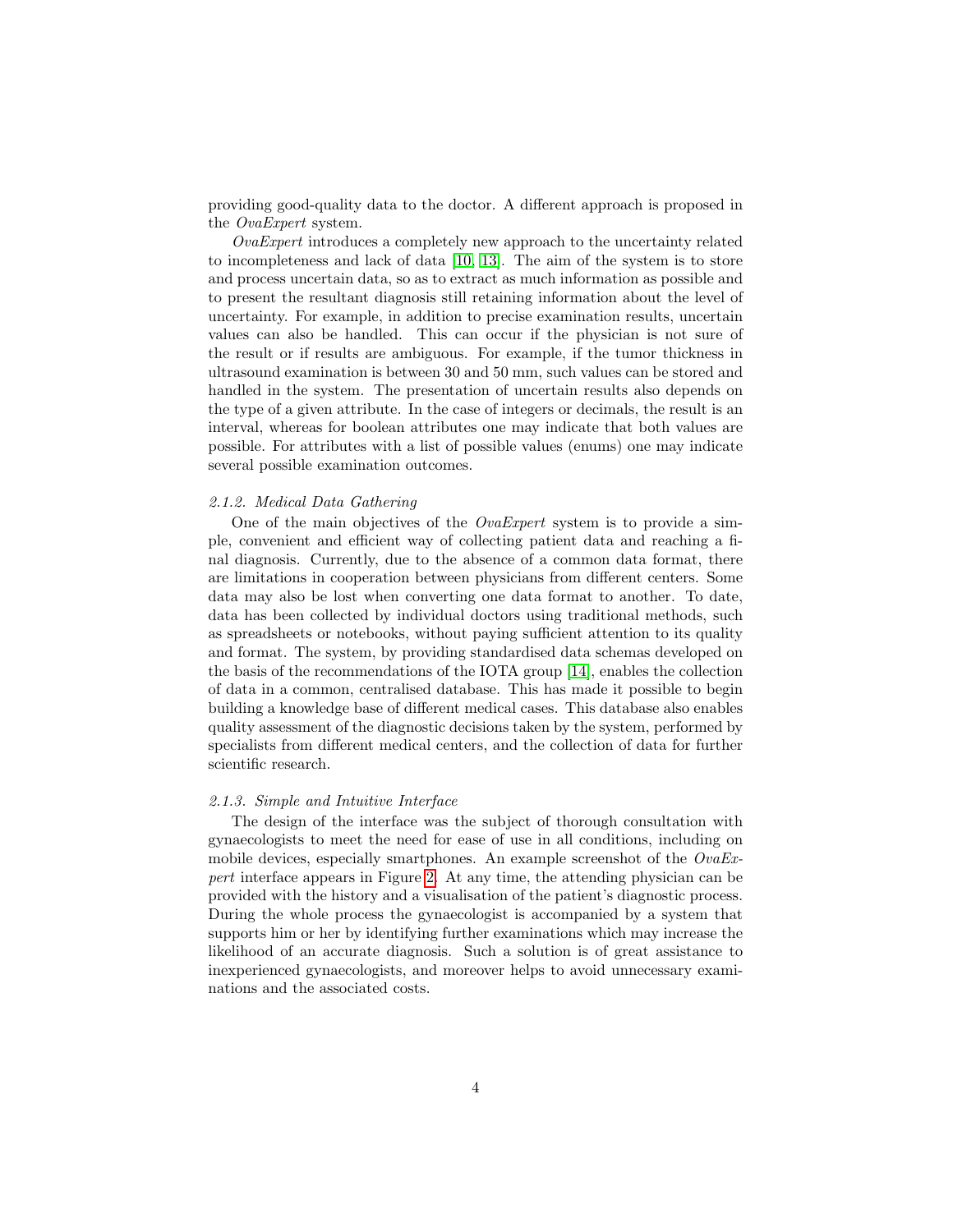| <b>OVA</b> Expert<br><b>HOMF</b>                                  | <b>PATIENTS +</b>              |                        | Logged as demo $\sim$ | $\equiv$ POLSKI            |
|-------------------------------------------------------------------|--------------------------------|------------------------|-----------------------|----------------------------|
| List of patients / View patient / Add consultation                |                                |                        |                       |                            |
| Add a new consultation                                            |                                |                        |                       |                            |
| <b>Date of consultation:</b>                                      | 2016-01-05                     |                        | 萹                     |                            |
| USG by IOTA<br><b>Blood markers</b>                               | Other USG                      | Not used               | Postoperative         | All fields                 |
| <b>IOTA Maximal dimension of a</b><br>tumor $\boldsymbol{\Theta}$ | min                            | max                    |                       | $\blacktriangledown$ more  |
|                                                                   | You must first enter the value |                        |                       |                            |
| Second dimension of the tumor <sup>O</sup>                        |                                |                        |                       | $\blacktriangleright$ more |
| <b>IOTA Third dimension of the</b><br>tumor $\boldsymbol{\Theta}$ |                                |                        |                       | $\blacktriangledown$ more  |
| <b>IOTA Solid tumor @</b>                                         |                                | $\circ$ yes $\circ$ no | <b>Remove value</b>   | $\blacktriangledown$ more  |
| IOTA Solid component dimension<br>a in mm $\Theta$                |                                |                        |                       | $\blacktriangledown$ more  |
| IOTA Solid component dimension<br>$b$ in mm $\Theta$              |                                |                        |                       | $\blacktriangledown$ more  |
| IOTA Solid component dimension<br>$c$ in mm $\Theta$              |                                |                        |                       | $\blacktriangleright$ more |
| <b>IOTA Acoustic shadows</b>                                      |                                | $\circ$ yes $\circ$ no | Remove value          | $\blacktriangleright$ more |
|                                                                   |                                |                        |                       | Add a consultation         |

<span id="page-4-0"></span>Figure 2: An example screenshot of the  $OvaExpert$  interface.

# 2.1.4. Variety of Diagnostic Models

 $OvaExpert$  is designed to provide classical diagnostic models as well as new ones. First of all, well-known prognostic models were implemented, including the models of the IOTA group, namely the SM scale [\[3\]](#page-21-2), Alcazar scale (further denoted as Alc.) [\[2\]](#page-21-1), IOTA LR1 model [\[4\]](#page-21-3), IOTA LR2 model [\[4\]](#page-21-3), Timmerman model (Tim.) [\[15\]](#page-22-5) and Risk of Malignancy Index (RMI) [\[5\]](#page-21-4). Since many gynecologists are familiar with those methods and trust their results, OvaExpert makes it possible to use them at any time (including their uncertaintified versions) and to compare their results. Moreover, modern diagnostic methods were proposed and some of them were implemented, including those based on fuzzy aggregation and interval-valued fuzzy classification. The modular architecture of the system makes it easy to extend it with new methods in the future.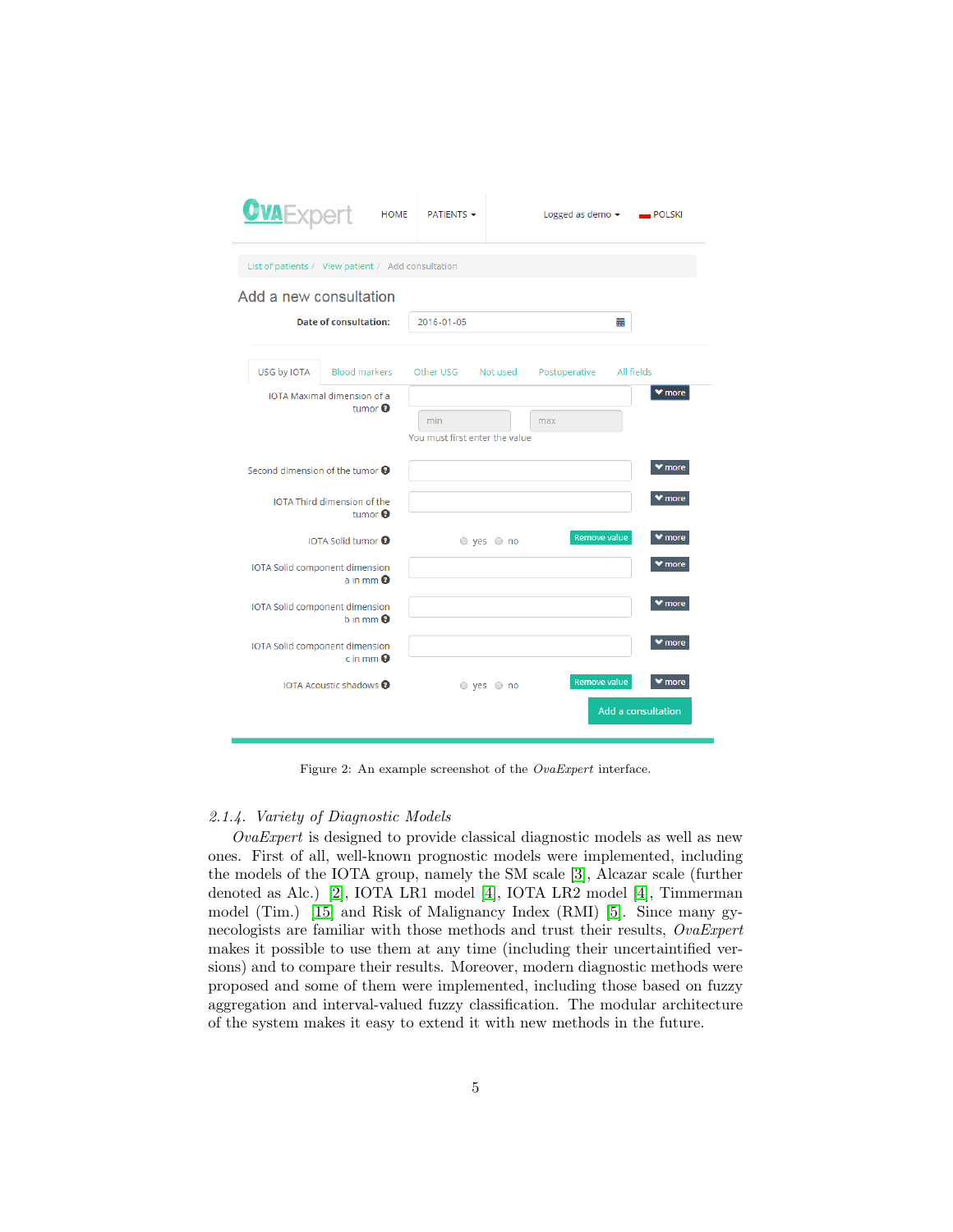# 2.1.5. Bipolar Diagnosis

OvaExpert presents the result of the diagnostic process in a bipolar manner [\[11\]](#page-22-1), giving simultaneously the possibility of diagnosis towards malignant and towards benign, together with a degree of impossibility of determining the nature of malignancy. Such a presentation informs the physician about the reliability and completeness of the diagnosis. A classical approach to the medical diagnostic process involves identifying the most adequate diagnosis. However, it is also possible to follow criteria that exclude certain diagnoses. It is apparent that in case of doubts regarding the diagnosis, such a bipolar – positive and negative – perspective is valuable and conveys more information to the doctor.

OvaExpert uses an approach based on Atanassov's intuitionistic fuzzy sets IF-sets) [\[16,](#page-22-6) [17\]](#page-22-7) to model bipolarity in the diagnostic process. This concept is innovative in medicine, its use in diagnosis having only been indicated as a possibility [\[18,](#page-22-8) [19\]](#page-22-9). It is consistent with the basic premise of the  $OvaExperiment$ system, that it must be able to accept and to cope with uncertainty. The patient's condition is described on the one hand by a degree to which the tumor is regarded as malignant, and on the other by a degree to which it is regarded as benign. These two degrees need not sum to 100%, and the system may suggest further examinations to increase the reliability and completeness of the diagnosis.

IF-sets representation which is mathematically equivalent to Interval-Valued Fuzzy Sets (IVFS) allows us to highlight the component of missing information. Thanks to this approach, where the pros and cons do not necessarily add up to 1, the amount of missing data can be visualised. An IF-set  $\mathcal E$  is a triple:

$$
\mathcal{E} = (A^+, A^-, A^?),
$$

where  $A^+$  is a fuzzy set of elements that belong to  $\mathcal{E}$ , and  $A^-$  is a fuzzy set of elements that do not belong to  $\mathcal{E}$ . This theory, in contrast with fuzzy set theory, incorporates uncertainty about the membership of an element, as  $A^{-}$ is not necessarily a negation of  $A^+$ , but  $A^- \subset (A^+)^c$  where the complement of fuzzy set A is defined as  $A<sup>c</sup>(x) = 1 - A(x)$  for each x (for a generalised definition of IF-set with a use of a complement generated by an arbitrary strong negation see e.g. [\[20\]](#page-22-10)). Therefore, the value  $A^{?}(x) = 1 - A^{+}(x) - A^{-}(x)$  reflects uncertainty or hesitation about membership of an element x in IF-set  $\mathcal{E}$ .

# 2.1.6. Expert Knowledge Gathering

OvaExpert will also enable a user to enter his or her own diagnostic rules derived from personal experience. These rules take the form of IF-THEN clauses with both numerical (e.g. based on the level of a particular blood marker) and linguistic terms. This means that an individual specialist is able to personalise the behaviour of the system, which may lead to expansion of the knowledge contained in the system. Potentially this can lead to an increase in the effectiveness of diagnoses. This feature is still under development.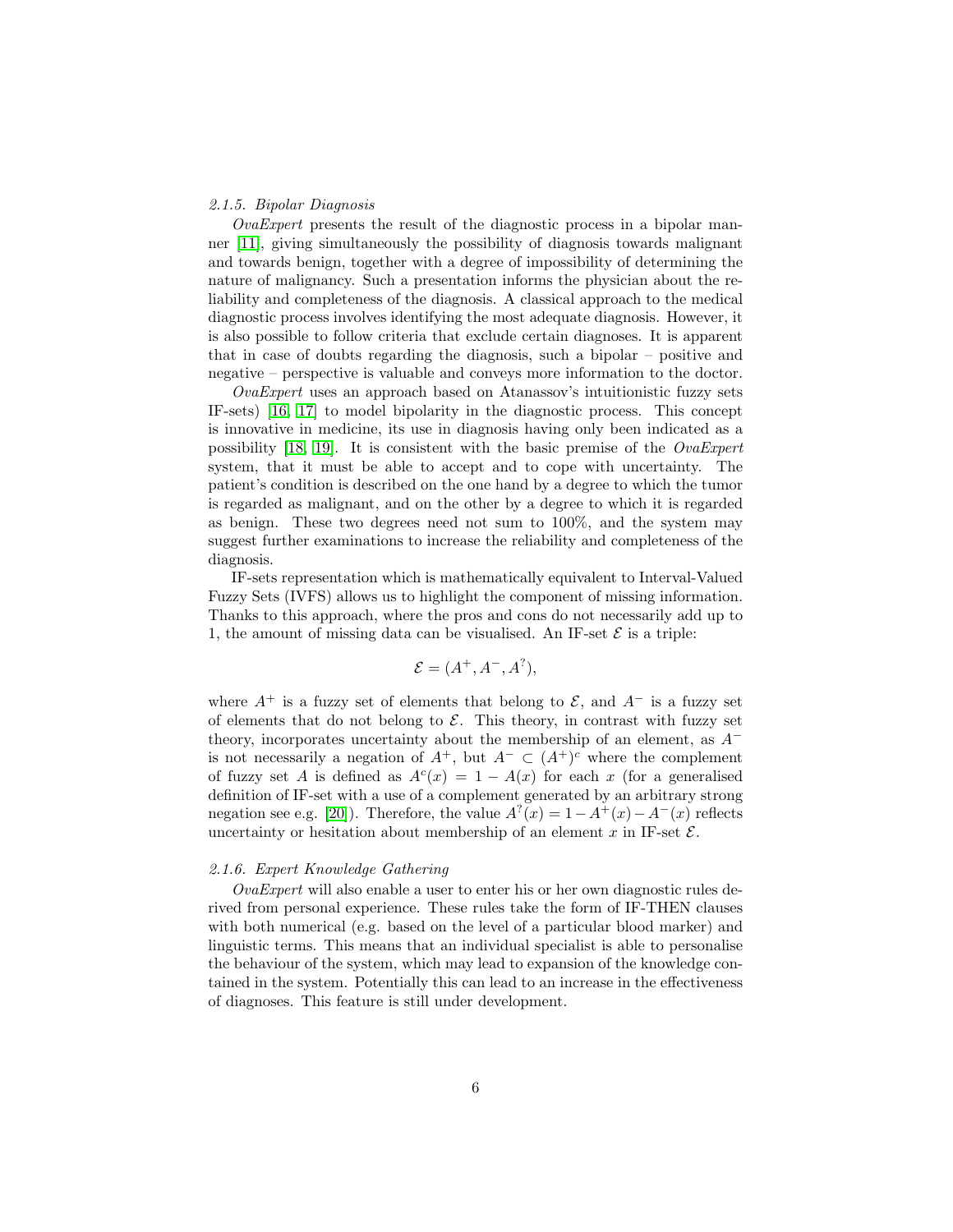

Figure 3: Screenshot of the OvaExpert diagnosis recommendation view.

#### <span id="page-6-0"></span>2.2. Use of the System in the Diagnostic Process

The diagnostic process begins with a medical history entered by the doctor. It then continues through several stages, where further medical examinations are made. Each of these stages provides additional knowledge for the diagnostic process (e.g. levels of blood markers, ultrasound descriptions, etc.). The process runs iteratively. At each stage OvaExpert computes a bipolar recommendation for diagnosis, which consists of a set of possible diagnoses for a particular type of tumor, with an indication of how probable it is that the diagnosis is correct and how probable that it is not (see Figure [3\)](#page-6-0). On the basis of that recommendation the doctor must decide whether to carry out further tests or to make a final diagnosis. The system supports the selection of the optimal diagnostic path. This is done by utilising knowledge from retrospective data (e.g. statistical methods) as well as from fuzzy rules entered into the system by experts. The process of interaction with the physician is illustrated in Figure [4.](#page-7-0)

# 2.3. Architecture

A very important aspect in the design of the software is the choice of technology. The main factors that were taken into account when designing the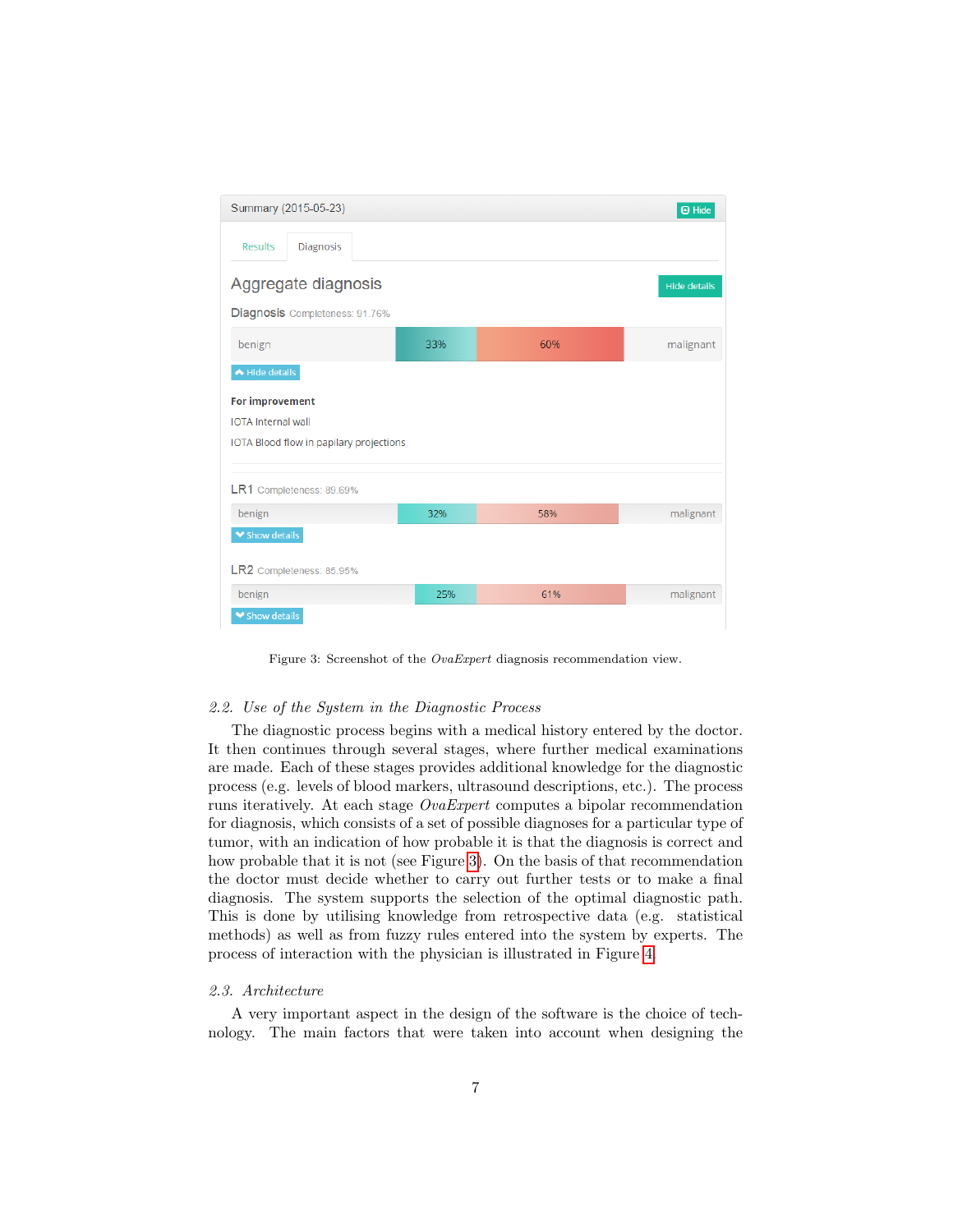

<span id="page-7-0"></span>Figure 4: Diagram of interaction between a physician and *OvaExpert*.

OvaExpert system were stability, reliability, and usability on mobile devices. In addition, the chosen technologies need to be up to date and in line with modern standards of software development. We were mainly interested in open source software supported by a large community.

OvaExpert was built with the use of modern software engineering tools and technologies such as Java, Spring, AngularJS and PostgreSQL. The system uses a client–server approach and is available via a web browser based on RESTful web services. In the following, we will give more details on the chosen technologies and their role in the project.

The server is deployed on the Apache Tomcat web container, which makes it possible to run a Java-based HTTP server. As the main framework we selected Spring, which was used to establish the main components of the application:

• object lifecycle management and dependency injection using the Spring IoC container;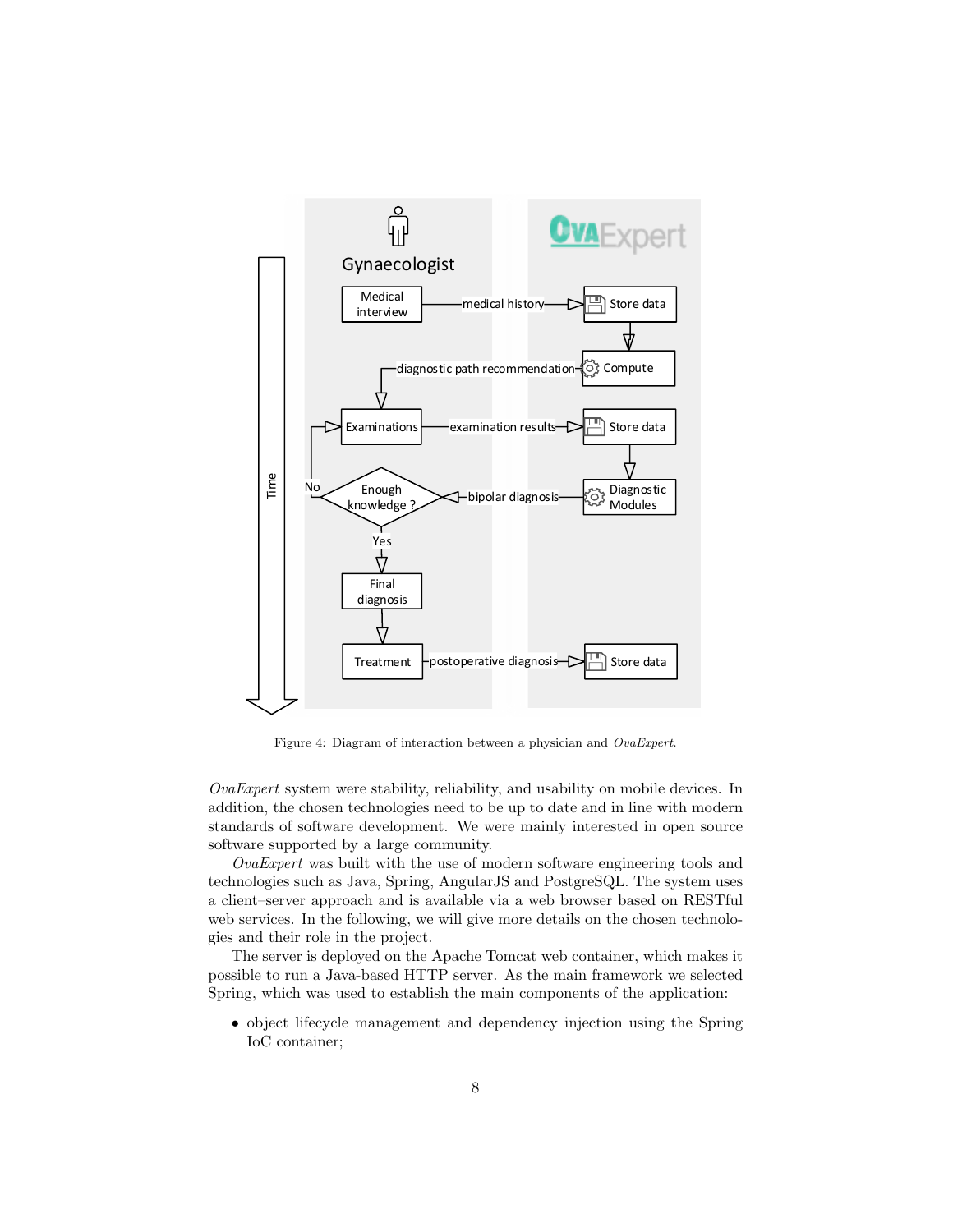- RESTful web services and enforcement of Model View Controller (MVC) design pattern using Spring MVC;
- system security using Spring Security;
- seamless integration with the database using Spring Object-Relational Mapping (ORM).

As a database management system (DBMS) we chose the free and open source PostgreSQL, which is known for its reliability and supports data integrity.

The client side was created using JavaScript and HTML with the use of the AngularJS framework and Bootstrap CSS. The client and server communicate using RESTful web services and the JSON data format. The client application is available for recent web browsers and is optimised for different screen sizes (desktop, tablet, phone).

In addition to the above, the *OvaExpert* system uses several other libraries to implement specific features. Import from and export to other data formats were implemented with the use of the Apache POI and OpenCSV libraries. Internationalisation of the application was achieved with the angular-translate library. The implementation of medical data anonymization uses the *angular*cryptography library.

An overview of the system architecture is given in Figure [5,](#page-9-0) which shows the most important parts of the system along with the technologies used to create them. Two components deserve special attention with regard to the further use of the system in medical practice. Medical data anonymization enables the convenient use of sensitive data in the system by both gynaecologists and researchers. The diagnostic modules realise the main objective of the *OvaExpert* project. Here medical data anonymization will be described from a technical point of view. The theoretical basis of the diagnostic modules will be addressed in the next section.

#### 2.3.1. Medical Data Anonymization

Personal data (especially medical records) is sensitive information which is legally protected. In order to conduct research on data collected by the system it must be anonymized. OvaExpert has the ability to anonymize medical data automatically in such a way that sensitive data is never sent to the server, but doctors can still access it.

Figure [6](#page-10-0) presents the process of medical data storage. The gynecologist enters all medical data into the client application accessed via a web browser. Then automatic anonymization occurs, the data is split into two parts and a unique ID number is generated. Anonymized medical data is stored on the  $OvaEx$ pert server, while sensitive personal information is encrypted and stored locally in the browser's Local Storage. This solution means that sensitive information stays on the doctor's computer and is available only to authorized medical unit employees. Stored sensitive information is as secure as the computer on which it is stored. On the other hand, researchers are able to use anonymized collected medical data to develop new diagnostic models and improve existing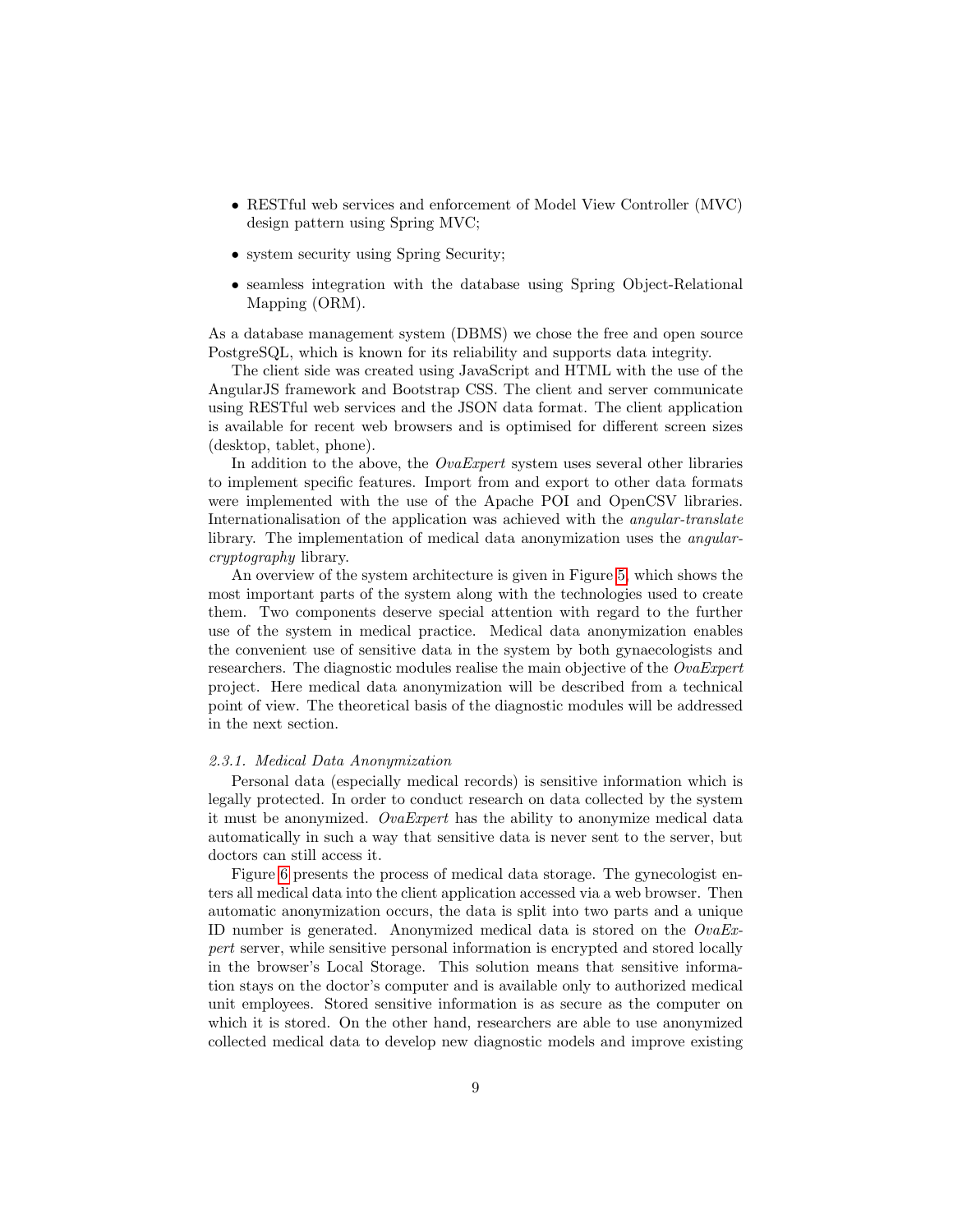

<span id="page-9-0"></span>Figure 5: UML diagram showing the most important parts of the  $OvaExpert$  system.

ones. When a physician wants to retrieve data from the OvaExpert system, sensitive information from the browser's Local Storage is decrypted and merged with the anonymized medical data from the server with the use of the unique ID.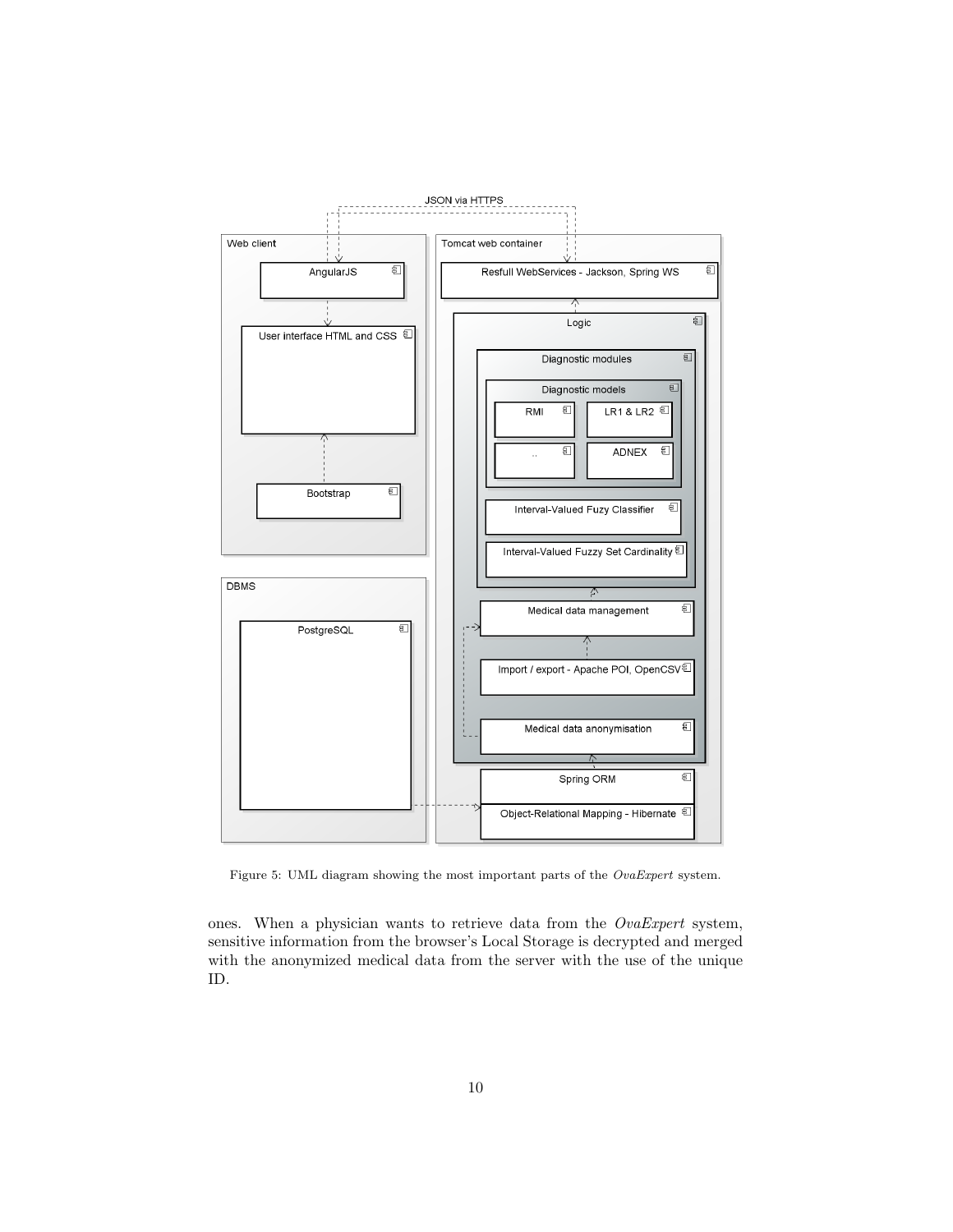

<span id="page-10-0"></span>Figure 6: Principle of operation of the proposed method of medical data anonymization.

## 3. Diagnostic Modules

The main advantage of the system is its modular architecture, which will be discussed in this section. In order to provide a physician with the best recommendation for a final diagnosis, all existing and new methods for supporting the diagnosis of ovarian tumors can be integrated into the system as modules. Currently, three top-level diagnostic modules are implemented: based on diagnostic models, based on an Interval-Valued Fuzzy Classifier and based on Interval-Valued Fuzzy Set Cardinality. Moreover, the system is designed so that it is possible to add new diagnostic modules that provide a diagnosis using techniques completely different from those currently used.

We decided not to develop new models based on classic methods of automated data classification, e.g. SVMs and Bayes classifiers. Such models have been already studied [\[9\]](#page-21-8) but they are not used nor recognised by the physicians community – this is mostly caused by complexity as well as nontrivial interpretation of the models. For that reason our models base on classifiers which are acknowledged by the community and we utilise a fuzzy-driven methodology due to its natural and approachable way of explanation.

Various decision-making modules are available only for experts who are involved in the process of developing the system. OvaExpert is designed for less experienced physicians and they will be allowed to use only one optimised decision model.

## <span id="page-10-1"></span>3.1. Module Based on Diagnostic Models Aggregation

The number of different diagnostic models is large (see Introduction, [\[21\]](#page-23-0)) and it is not generally agreed which one should be used in a particular situation. Moreover, the original models were not designed to handle incomplete data, while incompleteness is common in medical practice. Thus, the greatest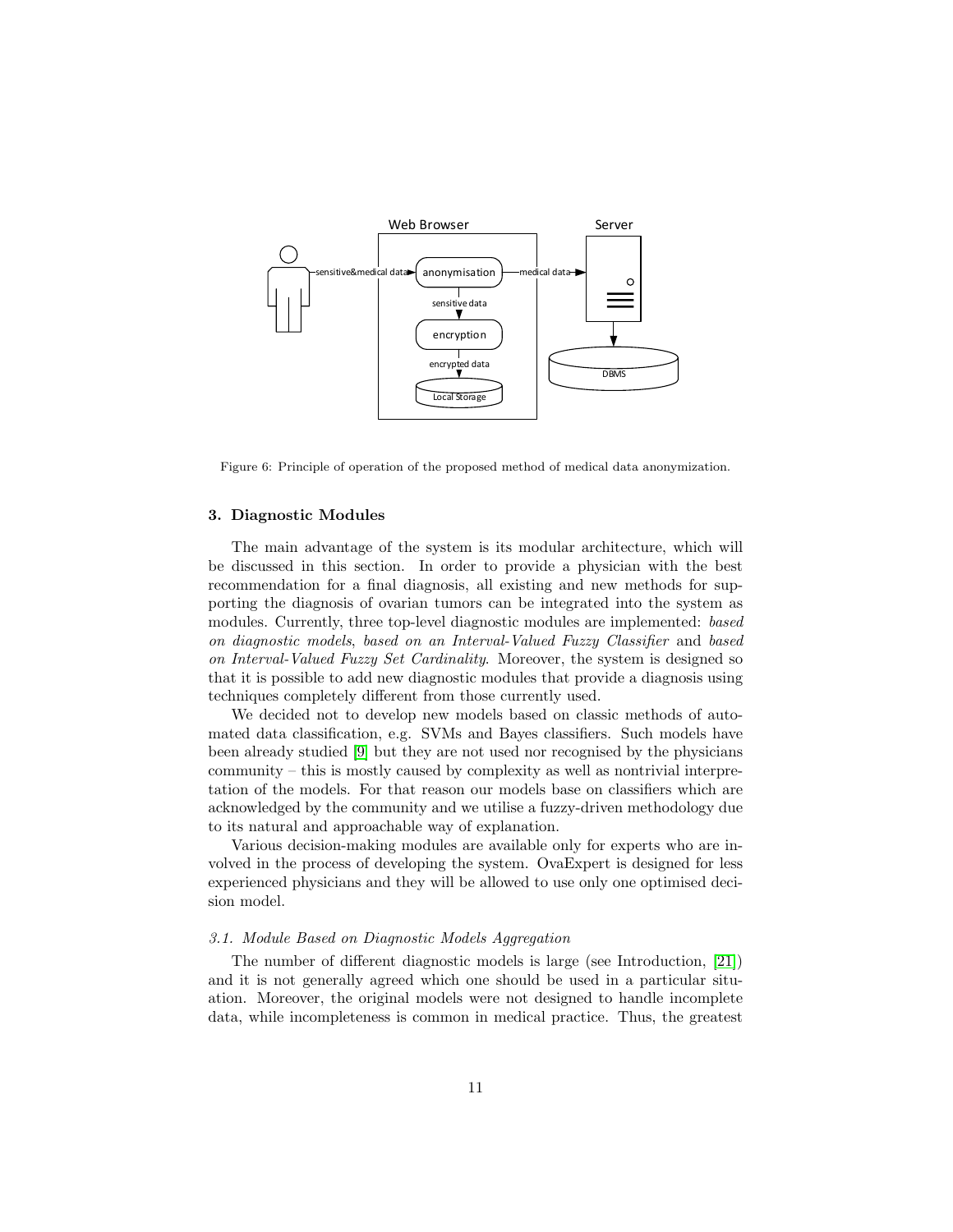challenge was to support a physician in making an effective final diagnosis under incomplete information.

One of the proposed approaches is to take advantage of the diversity of diagnostic models and to aggregate their results to benefit from synergy effects. Our previous research has shown that fuzzy aggregation is a powerful method to improve the quality of diagnosis as well as to minimise the impact of missing data and uncertainty. The results of a representative instance of this approach can be seen in Figure [7.](#page-11-0) It is based on Ordered Weighted Average aggregation (OWA, see  $[22]$ , marked on the diagram as *OEA*. It achieved an efficacy exceeding that of the individual diagnostic models, despite the missing data. More details concerning diagnostic model aggregation, its evaluation and preliminary results can be found in the original paper [\[23\]](#page-23-2). Below we will give a very simplified example of the operation of this diagnostic module.



Figure 7: A comparison of total costs between the original diagnostic models and the selected aggregation strategy. The shaded area indicates bounds of the total cost of the original models. All models are evaluated on the same patient data. Section [4](#page-18-0) gives more details about evaluation procedure.

For simplicity, in this example we assume that the patient is described by two attributes only, namely patient's age and one cancer antigen test. We define the domains of these attributes as  $D_1 = [0, 100]$  and  $D_2 = [0, 1500]$ . Consider two patients  $\mathbf{p}^A = (p_1^A, p_2^A) = (35, 100)$  and  $\mathbf{p}^B = (p_1^B, p_2^B) = (60, 1200)$ . Let  $m_1$  be a simple example diagnostic model defined by

<span id="page-11-0"></span>
$$
m_1(\mathbf{p}) = 0.0025p_1 + 0.0005p_2, \qquad (1)
$$

which gives results in [0, 1], where values above 0.5 indicate a diagnosis towards malignancy. Now we can easily see that according to diagnostic model  $m_1$ patient A should be diagnosed as benign  $(m_1(\mathbf{p}^A) = 0.138)$  and patient B as malignant  $(m_1(\mathbf{p}^B) = 0.75)$ .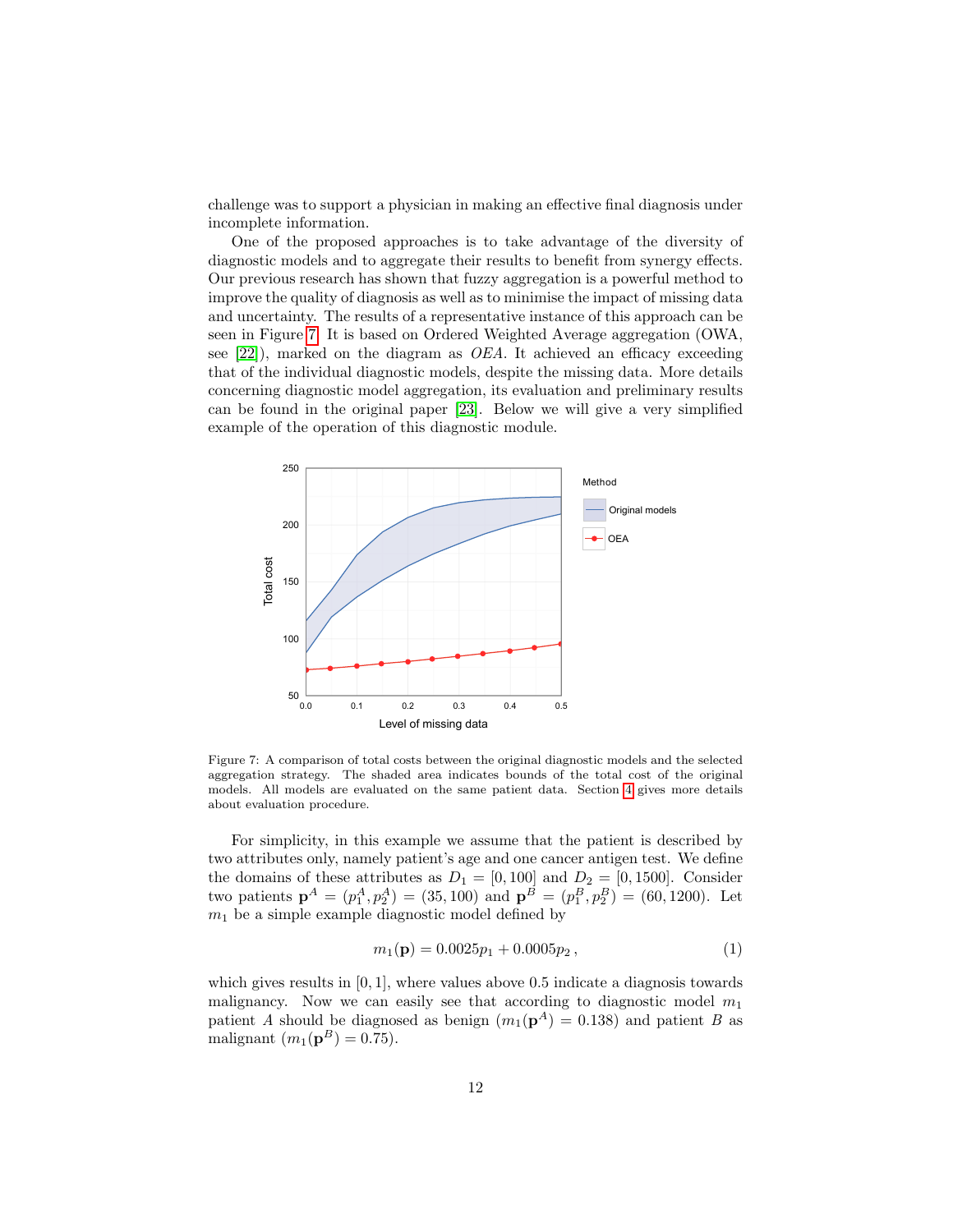Now suppose that some patients' values are missing:  $\mathbf{p}^A = (35, NA)$  and  ${\bf p}^B = (NA, 1200)$ . In our approach we define a new interval representation of patients

$$
\hat{\mathbf{p}}^{A} = (\hat{p}_{1}^{A}, \hat{p}_{2}^{A}) = ([35, 35], [0, 1500])
$$
\n(2)

$$
\hat{\mathbf{p}}^B = (\hat{p}_1^B, \hat{p}_2^B) = ([0, 100], [1200, 1200])
$$
\n(3)

and compute diagnoses from uncertaintified models using the following formula

$$
\hat{m}(\hat{\mathbf{p}}) = \{m(\mathbf{p}) : \mathbf{p} \text{ is such that } \forall_{1 \le i \le n} p_i \in \hat{p}_i\} .
$$
 (4)

This results in

$$
\hat{m}_1(\hat{\mathbf{p}}^A) = \{ m_1(p_1^A, p_2^A) : p_1^A = 35, p_2^A \in [0, 1500] \} = [0.088, 0.838] \tag{5}
$$

and, analogously,  $\hat{m}_1(\hat{\mathbf{p}}^B) = [0.6, 0.85]$ . It is easy to see that for the first patient it is hard to make a diagnosis, while for the second, despite the missing data, we can still say with high confidence that she has a malignant tumor.

To illustrate the next step, aggregation, let us assume that there is a new blood marker  $(D_3 = [0, 100])$  and it is used in a new diagnostic model

$$
m_2(\mathbf{p}) = 0.0025p_1 + 0.0075p_3.
$$
\n<sup>(6)</sup>

New marker results were assessed for both patients with the following results:  $\hat{\mathbf{p}}^A = (35, NA, 5)$  and  $\hat{\mathbf{p}}^B = (NA, 1200, 90)$ . The new diagnostic model (after uncertaintification) yields  $\hat{m}_2(\hat{\mathbf{p}}^A) = [0.125, 0.125]$  and  $\hat{m}_2(\hat{\mathbf{p}}^B) = [0.675, 0.925]$ .

Having two different pieces of information, we can try to merge them into one that is more reliable. What we know about the first patient is that the diagnostic models yielded [0.088, 0.838] and [0.125, 0.125] as suggested diagnoses. The simplest and naive method of aggregation uses the mean calculated by interval arithmetic. Calculation gives the following results:

$$
\hat{Agg}(\hat{m}_1(\hat{\mathbf{p}}^A), \hat{m}_2(\hat{\mathbf{p}}^A)) = \left[\frac{0.088 + 0.125}{2}, \frac{0.838 + 0.125}{2}\right] = [0.107, 0.482] \tag{7}
$$

and

$$
\hat{Agg}(\hat{m}_1(\hat{\mathbf{p}}^B), \hat{m}_2(\hat{\mathbf{p}}^B)) = \left[\frac{0.6 + 0.675}{2}, \frac{0.85 + 0.925}{2}\right] = [0.638, 0.888].
$$
 (8)

In this simple example, thanks to the use of aggregation we have obtained new diagnoses which are less uncertain and make it easier to take a final decision.

# <span id="page-12-0"></span>3.2. Module Based on an Interval-Valued Fuzzy Classifier

The next diagnostic module implements the novel concept of an Interval-Valued Fuzzy Classifier based on an uncertainty-aware similarity measure [\[24\]](#page-23-3). The main idea is to preserve full information – including the uncertainty factor – about the data during the classification process. The classifier is designed to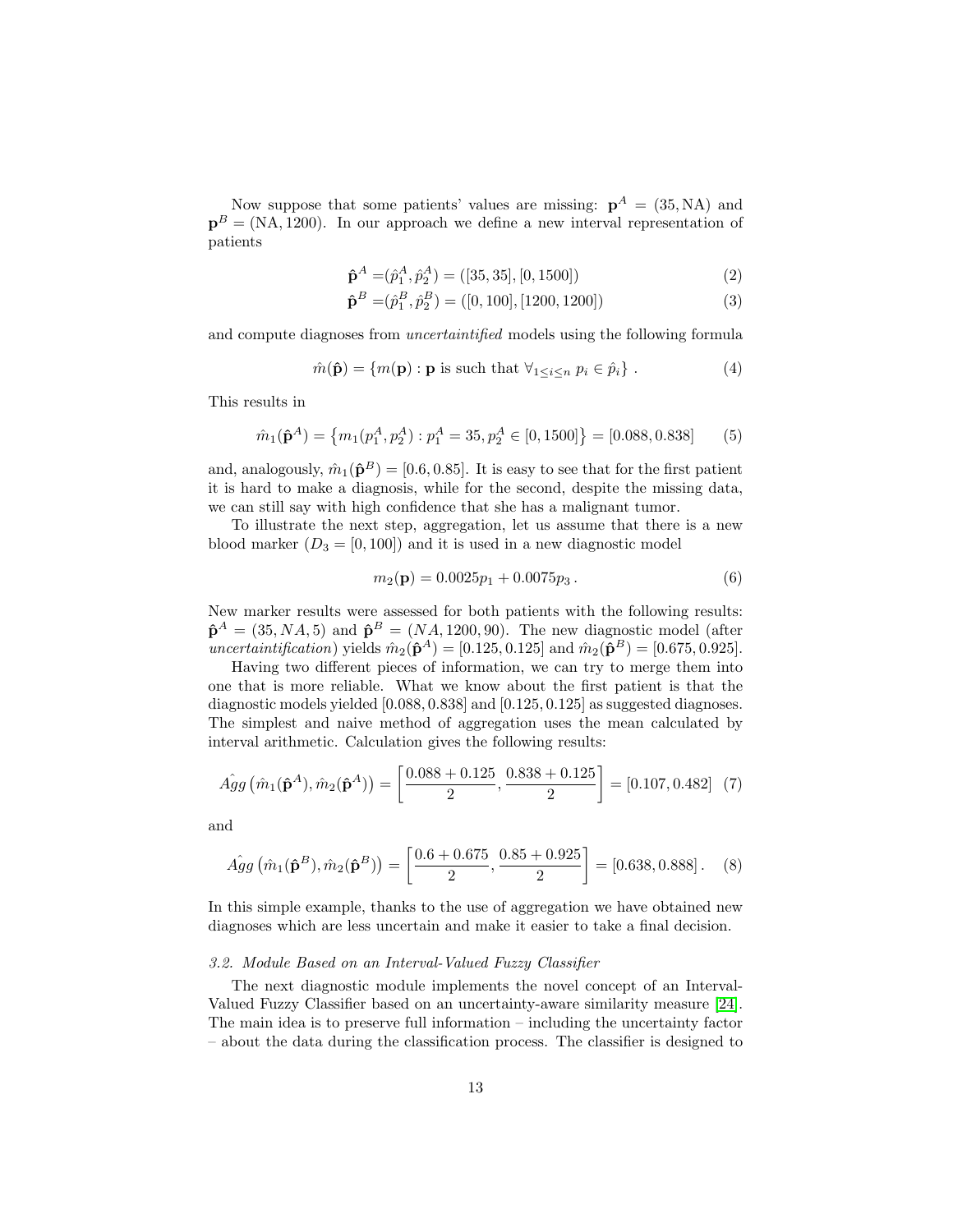deal with situations in which both the classified objects as well as the classes themselves are imprecise, subjective and/or incomplete. In such cases, the resulting classification will also be imprecise or incomplete.

There are two ways to divide patients into classes. A basic, binary, classification discriminates two kinds of tumor: malignant and benign. A multi-class classification allows more sophisticated discrimination into histopathological types of tumor. For each class, one prototype vector, which represents the entire class, is constructed. We assume that class prototypes, as well as the objects to be classified (patients), are coded as interval-valued fuzzy sets (IVFS, see [\[25,](#page-23-4) [17\]](#page-22-7)) and that their attributes are normalised to the interval  $[0, 1]$ . Then the assignment of the i-th patient to classes labelled by  $\{c_1, \dots, c_m\}$  can be represented as follows:

$$
\widetilde{A}_i = \sum_{1 \le j \le m} s \widehat{im}(\widetilde{C}_j, \widetilde{P}_i) / c_j \tag{9}
$$

where  $s\hat{i}m$  is an uncertainty-aware similarity measure, and  $\tilde{C}_j$  and  $\tilde{P}_i$  denote interval-valued fuzzy set representations of a particular class  $c_i$  and patient respectively. This approach was discussed in detail in [\[24\]](#page-23-3).

The crucial issue for this approach is the method of constructing prototypes. Prototypes can be formed from data, for example by using clustering algorithms such as k-means, or can result from the application of expert knowledge. Thus the proposed method provides a valuable opportunity to integrate knowledge acquired from data and from an expert in a single tool. Currently used prototypes were created with the help of gynaecologists based on common medical knowledge.

In the following we illustrate the use of the Interval-Valued Fuzzy Classifier as a diagnostic module in OvaExpert. The objective is to assign the best matching histopathological profile of a tumor using the data available before an operation. Both patient and histopathological profiles are coded as IVFSs. For the purpose of the example, we will present only four histopathological types. Two of them were benign – *Endometrioid cyst* and *Mucinous cystadenoma* – and two malignant – Serous adenocarcinoma and Undifferentiated carcinoma. These types are further referred as HP 1, HP 6, HP 21 and HP 25 respectively. Let us choose five arbitrary patient attributes: age, size of papillary projections (PAP), blood serum levels of CA-125 and HE4 tumor markers, and resistive index (RI). These attributes may be more or less subjective or imprecise. Moreover, some data may not be available at all. A patient's age is known precisely, while blood serum levels of tumor markers are subject to some uncertainties. Resistive index and size of papillary projections are subjective attributes, thus their value is uncertain. Moreover, for technical, medical or financial reasons, values of the last three attributes may not be known. Example histopathological profiles and patient data are presented in Tables [1](#page-14-0) and [2.](#page-14-1) Note that all attributes' values are scaled to the unit interval and that patients' missing values are represented by the [0, 1].

A classification using the Interval–Valued Fuzzy Classifier can be computed.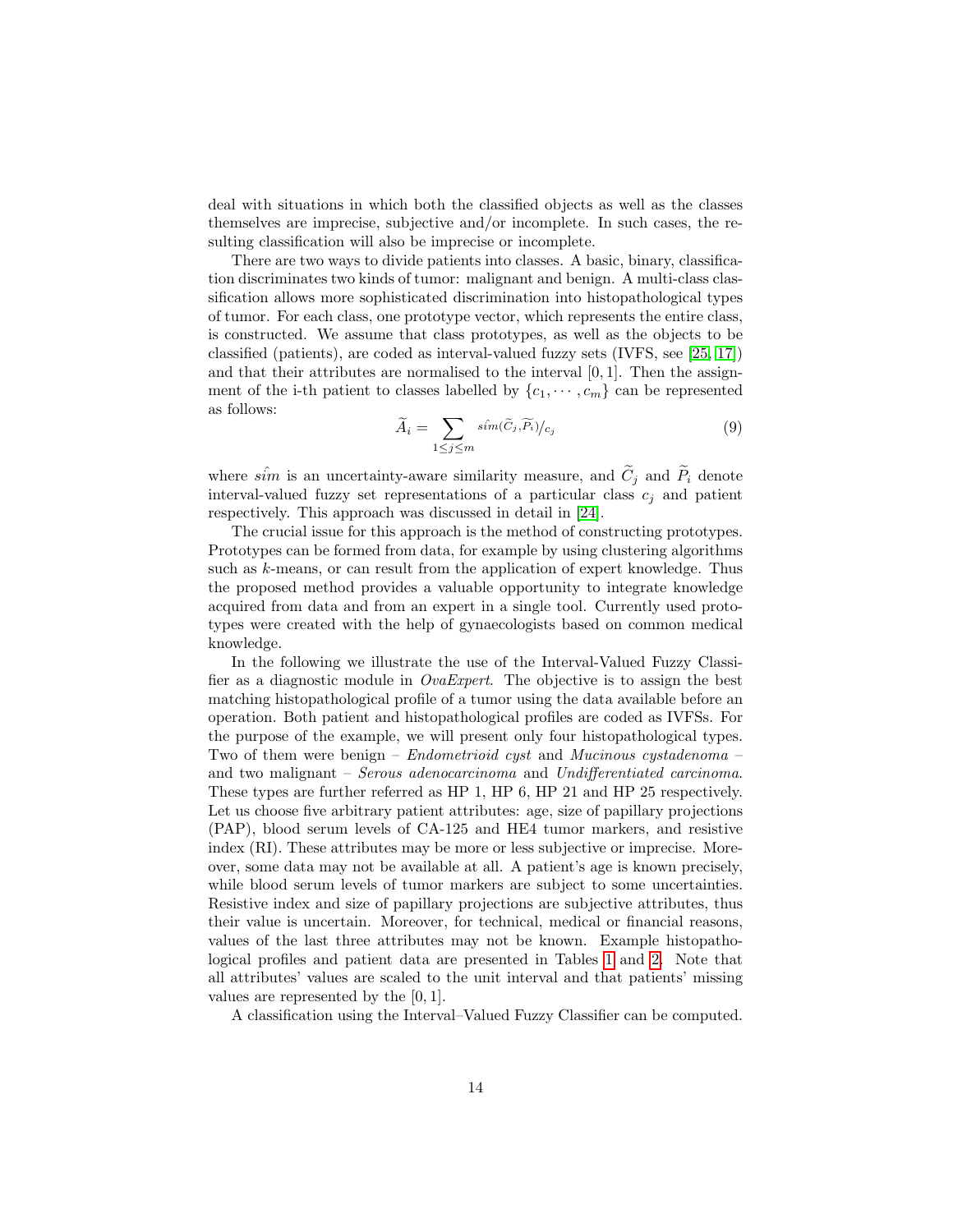| HP type          | AGE          | <b>PAP</b>   | CA125        | HF4          | RІ           |
|------------------|--------------|--------------|--------------|--------------|--------------|
| HP <sub>1</sub>  | [0.27, 0.64] | [0.00, 0.27] | [0.00, 0.04] | [0.00, 0.03] | [0.49, 0.78] |
| $HP_6$           | [0.29, 0.72] | [0.00, 0.14] | [0.00, 0.18] | [0.01, 0.06] | [0.22, 0.83] |
| HP <sub>21</sub> | [0.47, 0.76] | [0.00, 0.52] | [0.30, 1.00] | [0.12, 0.90] | [0.23, 0.56] |
| HP <sub>25</sub> | [0.39, 0.77] | [0.00, 0.58] | [0.15, 0.98] | [0.04, 0.62] | [0.27, 0.45] |

Table 1: Profiles of ovarian tumor histopathological type coded as IVFS.

<span id="page-14-0"></span>

| diagnosis        | Postoperative AGE | PAP | CA125                                                       | HF4 | R.I          |
|------------------|-------------------|-----|-------------------------------------------------------------|-----|--------------|
| HP <sub>21</sub> |                   |     | $[0.62, 0.62]$ $[0.00, 0.25]$ $[0.95, 1.00]$ $[0.95, 1.00]$ |     | [0.00, 1.00] |

Table 2: Patient profile coded as IVFS.

<span id="page-14-1"></span>By definition, the patient's classification is the following:

$$
\widetilde{A}_1 = \frac{\sin(\widetilde{P}_1, \widetilde{hp}_1)}{\sin(\widetilde{P}_1, \widetilde{hp}_{21})}_{hp_{21}} + \frac{\sin(\widetilde{P}_1, \widetilde{hp}_6)}{\sin(\widetilde{P}_1, \widetilde{hp}_{25})}_{hp_{25}}.
$$
\n(10)

We use the classical Jaccard index

$$
sim(A, B) = \frac{|A \cap B|}{|A \cup B|} = \frac{\sum_{i} \min(A(x_i), B(x_i))}{\sum_{i} \max(A(x_i), B(x_i))}
$$
(11)

to build the uncertainty-aware similarity measure

$$
\hat{sim}(\widetilde{A}, \widetilde{B}) = \left[\min_{\substack{\underline{A}(x_i) \le A(x_i) \le \overline{A}(x_i) \\ \underline{B}(x_i) \le B(x_i) \le \overline{B}(x_i)}} \hat{sim}(A, B), \max_{\substack{\underline{A}(x_i) \le A(x_i) \le \overline{A}(x_i) \\ \underline{B}(x_i) \le B(x_i) \le \overline{B}(x_i)}} \hat{sim}(A, B)\right].
$$
\n(12)

The interval membership of a patient in class HP 1 is calculated as a minimum and a maximum of

$$
\frac{\sum_{i} \min(a_i, b_i)}{\sum_{i} \max(a_i, b_i)}.
$$
\n(13)

where  $a_i$ , and  $b_i$  satisfy:

$$
\begin{cases}\n0.62 \le a_1 \le 0.62 \\
0.0 \le a_2 \le 0.25 \\
0.95 \le a_3 \le 1.0 \\
0.0 \le a_5 \le 1.0\n\end{cases}\n\text{ and }\n\begin{cases}\n0.27 \le b_1 \le 0.64 \\
0.0 \le b_2 \le 0.27 \\
0.0 \le b_3 \le 0.04 \\
0.0 \le b_4 \le 0.3 \\
0.49 \le b_5 \le 0.78\n\end{cases}
$$
\n(14)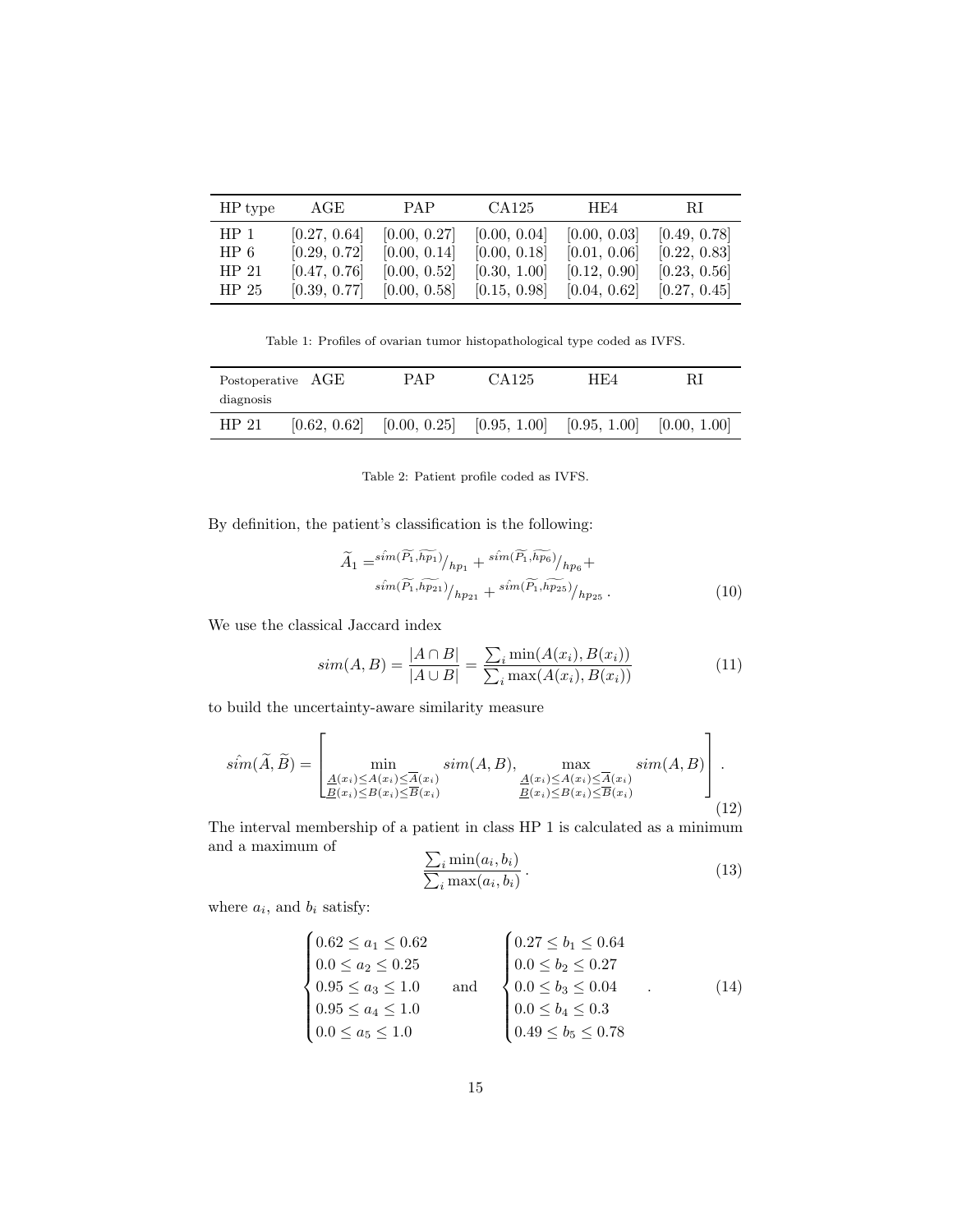The final patient diagnosis represented by IVFS is the following:

$$
\widetilde{A} = \frac{[0.07, 0.48]}{h_{p_1} + [0.08, 0.52]} /_{hp_6} + \frac{[0.21, 0.99]}{h_{p_{21}} + [0.13, 0.90]} /_{hp_{25}}.
$$
 (15)

The interval–valued score towards class HP 1 is [0.07, 0.48], which is low. By contrast, the score for class HP 21 is [0.21, 0.99].

## <span id="page-15-0"></span>3.3. Module Based on Interval-Valued Fuzzy Set Cardinality

In this section we present a new approach to making decisions in an Interval-Valued Fuzzy Set (IVFS) environment based on cardinality. The natural way for humans to make decisions based on many sources (or many experts) is a strategy of counting. By counting, people determine how many sources or experts vote for and how many vote against a given option, and then they choose the decision for which most of them have voted. Since the decision in our case is taken on the basis of multiple source decisions represented as intervals, it seems natural to estimate the maximum and minimum possible confidence for a particular decision. Such an approach suggests the use of the cardinality of IVFSs representing the limits of both intervals: supporting and rejecting the decision.

To be able to describe our method we have to introduce some basic concepts from the theory of cardinality of IVFSs. A comprehensive compendium on this theory can be found in [\[17\]](#page-22-7). Another example of an application of fuzzy set cardinalities with weighting functions in decision-making can be found in [\[26\]](#page-23-5).

A scalar cardinality ( $Sigma f - Count$ ) of an IVFS  $\ddot{A}$  can be defined as an interval  $sc_f(\widetilde{A}) = [\sigma_f(A_l), \sigma_f(A_u)]$  where

$$
\sigma_f(A) = \sum_{x \in supp(A)} f_t(A(x)) \tag{16}
$$

and  $f : [0, 1] \rightarrow [0, 1]$  is a weighting function (sometimes called cardinality pattern) fulfilling the conditions  $f(0) = 0$ ,  $f(1) = 1$  and  $f(x) \leq f(y)$  whenever  $x \leq y$ . The weighting function plays a crucial role in computing a cardinality. It is worth noting that when  $f = id$  the cardinality is equal to the sigma-count defined by Zadeh in [\[27\]](#page-23-6):

$$
\sigma_f(A) = \sum_{x \in supp(A)} A(x) \tag{17}
$$

In this article, for simplicity, we will use two basic cases of weighting functions:

• The function  $f_{1,t}$ , resulting in a cardinality called *counting by thresholding* (see Figure [8\)](#page-16-0)

$$
f_{1,t}(x) = \begin{cases} 1, & \text{if } x \ge t, \\ 0 & \text{otherwise} \end{cases}
$$
 (18)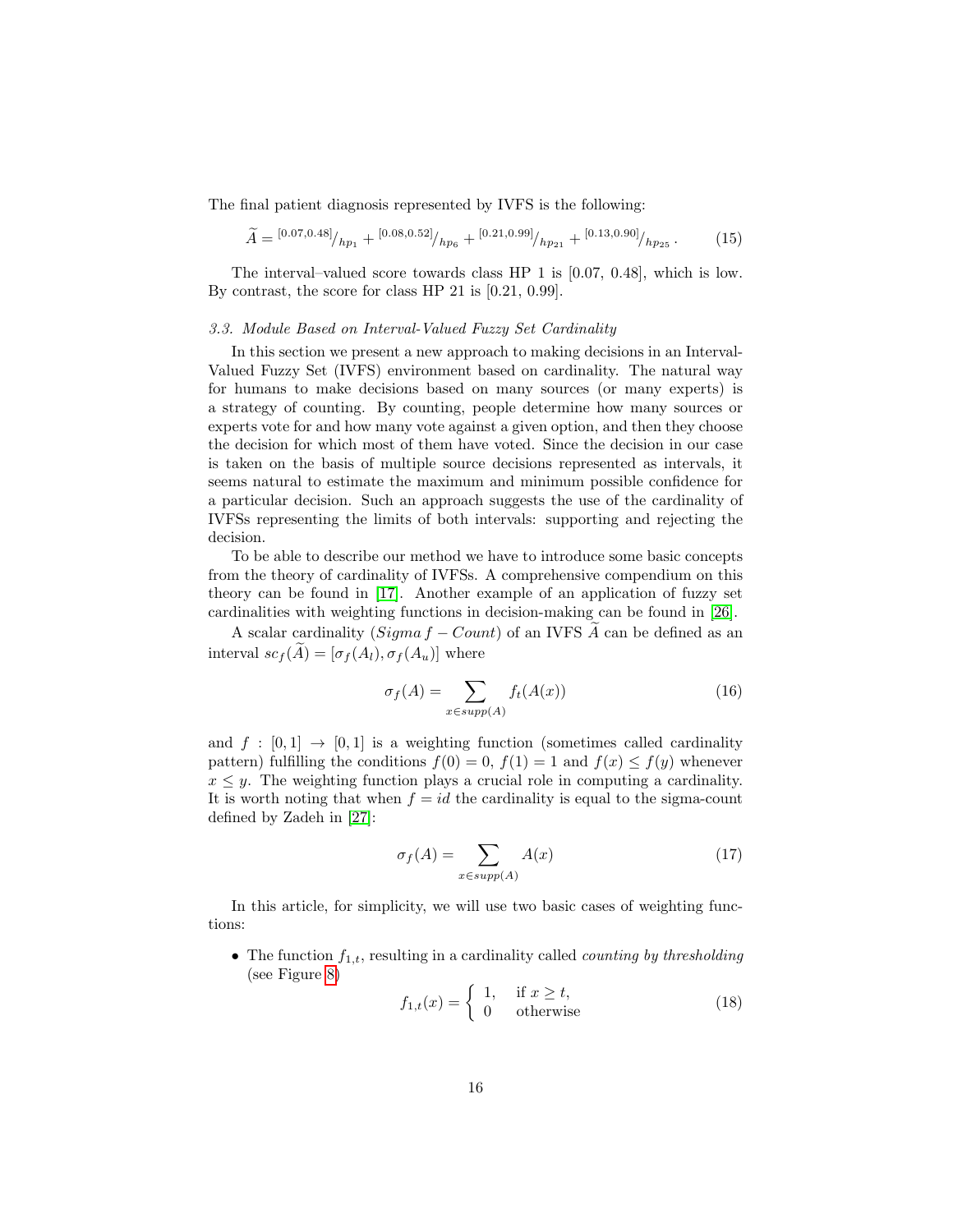

<span id="page-16-0"></span>Figure 8: Weighting function  $f_{1,t}$  for  $t = 0.5$ 

• The function  $f_{2,t}$ , resulting in a cardinality called *counting by thresholding* and joining (see Figure [9\)](#page-16-1)



<span id="page-16-1"></span>Figure 9: Weighting function  $f_{2,t}$  for  $t = 0.5$ 

where  $t \in (0, 1]$  is a threshold determining whether we count elements or not.

As in the previously described method, we use existing diagnostic models as the sources for our decision. The data used in the diagnostics modules can contain missing values. So in this approach, a patient diagnosis is represented by an IVFS  $A = (A_l, A_u)$  with  $A_l \subset A_u$  in the universe of N applied diagnostic models. Fuzzy sets  $A_l$  and  $A_u$  represent respectively the lower and upper bounds of the decisions given by the models. These values can be interpreted as follows: a value closer to 0 means a decision towards benign, a value closer to 1 means a decision toward malignant. Figure [10](#page-17-0) shows an example of diagnosis using six models for the same patient.

Using a bipolar perspective we define two IVFSs: pro  $\widetilde{P}$  and contra  $\widetilde{C}$  diagnosis. The set  $P = (A_l, A_u)$  models positive (malignant) diagnosis, and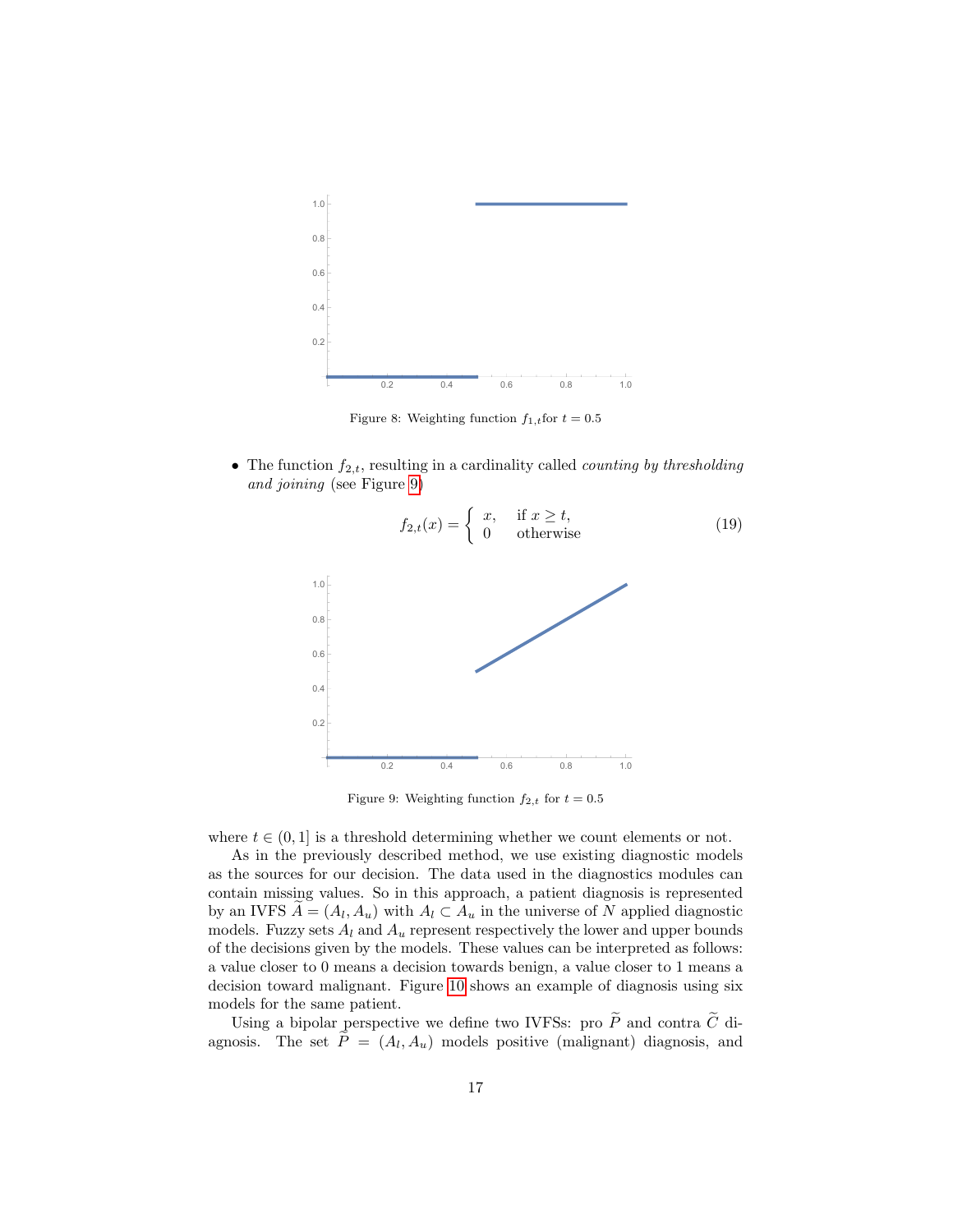<span id="page-17-0"></span>

Figure 10: Example of source diagnosis of six diagnostic modules as an IVFS

the set  $C = (A_u^{-1}, A_l^{-1})$  models negative (benign) diagnosis. Next we count the cardinality of both sets using Sigma f-Count, which results in two intervals describing the number of models tending towards a malignancy diagnosis  $sc_f(P) = [\sigma_f(A_l), \sigma_f(A_u)]$  and of modules tending towards a benign diagnosis  $sc_f(\tilde{P}) = [\sigma_f((A_u)^{-1}), \sigma_f((A_l)^{-1})]$ . It is worth noting that if we use the weighting function  $f_{1,t}$  (counting by thresholding) this approach will be equivalent to a voting strategy (each model will vote 0 or 1). Having the cardinality intervals  $sc_f(\tilde{P})$  and  $sc_f(\tilde{C})$ , we can make a final decision by comparing them in the following way:

Algorithm 1 Decision Algorithm

if  $overlap(scf(\tilde{P}), sc_f(\tilde{C}))$  or  $distance(scf(\tilde{P}), sc_f(\tilde{C})) < r$  then  $Decision \leftarrow NA$ else if  $center(scf(\tilde{P}))$  >  $center(scf(\tilde{C}))$  then  $Decision \leftarrow Malignant$ else  $Decision \leftarrow Benjamin$ end if end if

If the cardinality intervals are overlapping (function *overlap*) or the distance between the ends of the intervals (function distance) is smaller than a given number  $r$ , the system cannot make a decision. In other words, if the numbers of models voting pro and contra are similar then it is not possible to make a decision. The parameter  $r$  reflects our intuition of how large should be the difference between the numbers of pro and contra votes.

If the intervals are not overlapping, then compare the centers of the cardinal-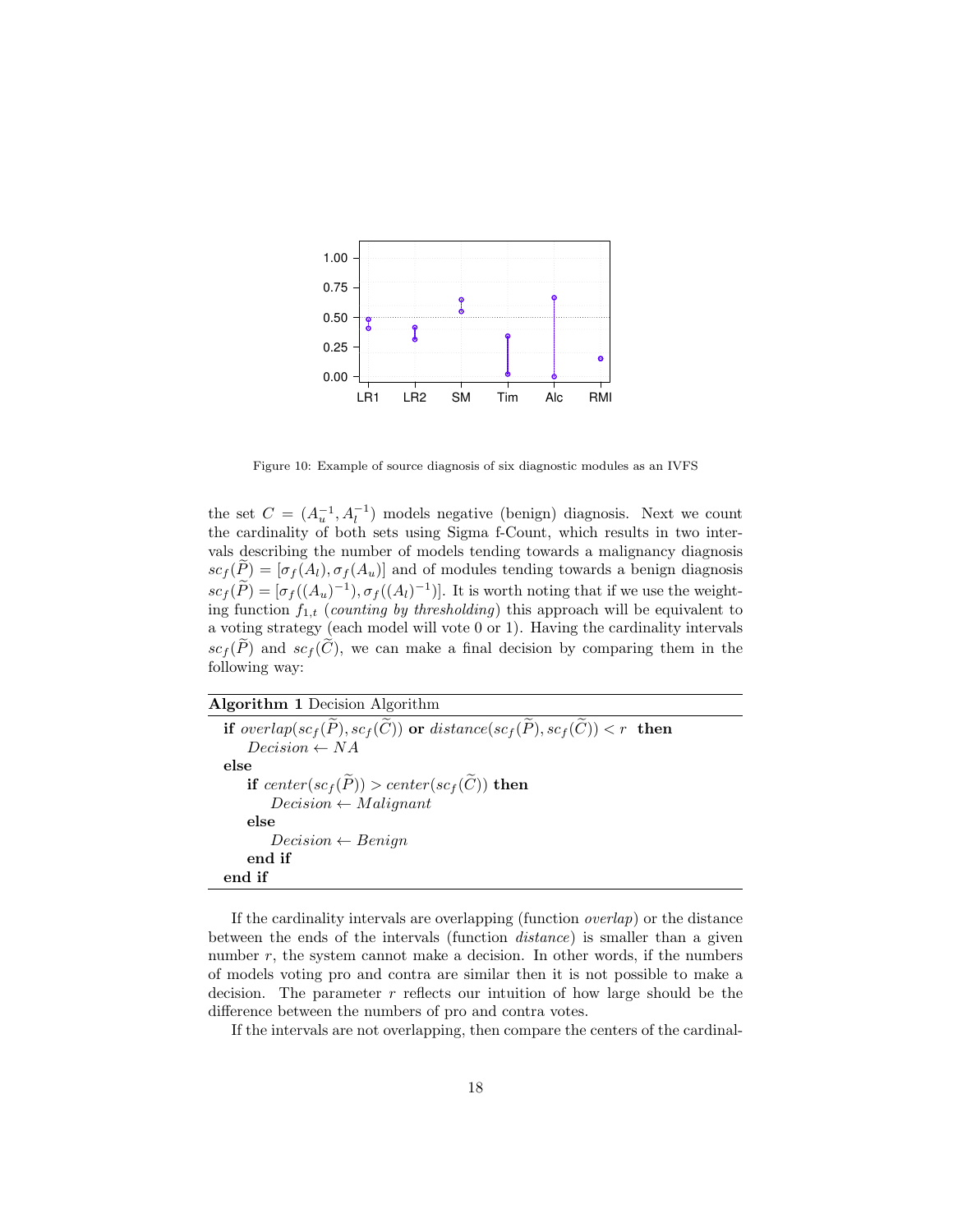<span id="page-18-2"></span>

|        |           | predicted |                  |      |  |
|--------|-----------|-----------|------------------|------|--|
|        |           |           | benign malignant | - NA |  |
| actual | benign    |           | 2.5              |      |  |
|        | malignant |           |                  |      |  |

Table 3: Cost matrix. The costs were assigned based on expert gynaecologists' opinions.

ity intervals (function *center*) and as a decision select the option with the greater value. This means that we choose the decision with more models supporting it.

The decision algorithm is illustrated in the following example.



<span id="page-18-1"></span>Figure 11: Weighting function  $f_{2,t}$  for  $t = 0.5$ 

For the input decisions shown in Figure [11](#page-18-1) we execute the algorithm with parameter  $r = 1$  (a decision should be taken by a majority of at least one). When the weighting function  $f_{2,0.5}$  was used the following sigma f-counts were computed:  $sc_f(\widetilde{P}) = [1.7, 2.3], sc_f(\widetilde{C}) = [3.7, 4.3].$  Hence the final decision is malignant. For comparison, if the function  $f_{1,0.5}$  were used with the same parameters, the cardinality would be  $sc_f(\tilde{P}) = [1,3], sc_f(\tilde{C}) = [3,5]$  and hence no decision could be taken.

# <span id="page-18-0"></span>4. Results and Discussion

The study group consisted of 375 patients diagnosed and treated for ovarian tumor in the Division of Gynaecological Surgery at Poznan University of Medical Sciences. Among them, 232 were diagnosed with a benign tumor and 143 with a malignant tumor. The training set consisted of 200 patients, and the test set of 175 patients. All patients in the training set had a complete set of features. All patients in the test set had missing values up to 50%. The original diagnostic models operate directly on the patients' features. The new diagnostic models were evaluated on intervals created by the original diagnostic models as it was described in section [3.1.](#page-10-1) New diagnostic modules were optimised in the training phase to minimise the total misclassification cost. The cost matrix was based on expert knowledge and is presented in Table [3.](#page-18-2)

We set the learning and evaluation procedures so that, firstly, in the training phase we simulate possible data incompleteness derived from the patients with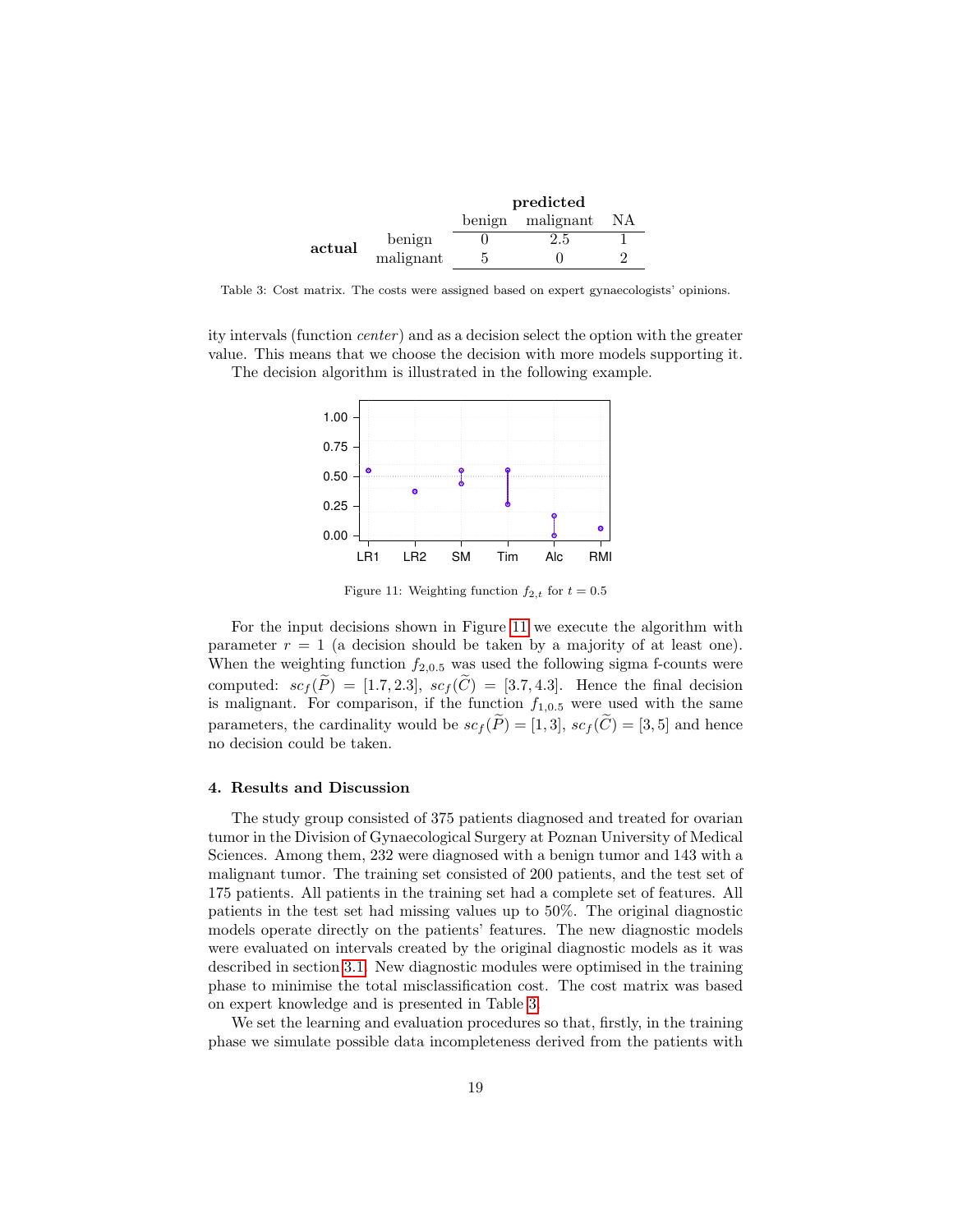the complete set of features and, secondly, we estimate misclassification error on the patients with real incomplete features. Notably, we extend the training set by a 1000-fold random balanced sampling of 150 patients and random features obscuration to get missing values in range [0%, 50%].

Performance measures are presented in Table [4.](#page-19-0) The original diagnostic models vary in their classification characteristics: some of them tend to be more conservative (LR1, LR2, SM) and some more liberal (RMI, Tim.). This can be observed in the considerable differences between values of sensitivity and specificity. Only one model maintains a balance between those two factors (Alc.). Unfortunately, all six models have low decisiveness (due to the lack of some patient attributes), which results in high total costs for these models.

The new diagnostic modules have high values of both sensitivity and specificity. Two of them tend to be more conservative (OEA and IVFC), and one maintains a balance between sensitivity and specificity (FSC). These algorithms can handle incompleteness of the input data, so levels of decisiveness are very high. As a result, the total costs for the modules are much lower – approximately two times lower than in the original models.

<span id="page-19-0"></span>

|                    |             | Total cost | Dec.     | Sen.     | Spec.  | Acc.     |
|--------------------|-------------|------------|----------|----------|--------|----------|
|                    | Alc. $[2]$  | 189.0      | 20.6 %   | 88.2 %   | 89.5 % | 88.9 %   |
|                    | LR1 [6]     | 184.0      | 27.4 %   | 92.6 %   | 57.1 % | 77.1 %   |
|                    | LR2 [6]     | 164.0      | 33.1 %   | 94.3 %   | 65.2 % | 82.8 %   |
| Original<br>models | $RMI$ [5]   | 156.0      | $56.6\%$ | 75.9 %   | 87.1 % | 83.8 %   |
|                    | $SM$ [3]    | 142.0      | 62.9 %   | $94.6\%$ | 71.2 % | 79.1%    |
|                    | Tim. [4]    | 159.0      | 47.4 %   | 66.7 %   | 97.1 % | $91.6\%$ |
|                    | OEA         | 72.0       | $96.6\%$ | $90.2\%$ | 86.4 % | 87.6 %   |
| modules            | <b>IVFC</b> | 72.5       | 100.0 %  | 90.4 %   | 84.6 % | 86.3 %   |
| New diag.          | <b>FSC</b>  | 78.5       | $93.7\%$ | 87.2 %   | 88.9 % | 88.4 %   |

Table 4: Performance measures of the original diagnostic models and new diagnostic modules. Results are obtained on the test set. Abbreviations: Dec. – Decisiveness, Sen. – Sensitivity, Spec. – Specificity, Acc. – Accuracy, OAE – module based on diagnostic models aggregation (section [3.1\)](#page-10-1), IVFC – module based on interval-valued fuzzy classifier (section [3.2\)](#page-12-0), FSC – module based on interval-valued fuzzy set cardinality (section [3.3\)](#page-15-0).

A statistical comparison between the original models and new diagnostic modules is presented in Table [5.](#page-20-0) The new diagnostic modules classify significantly differently than the original models. Although the modules differ in their performance measures, the classification difference among them did not reach statistical significance.

In the light of the foregoing results,  $OvaExpert$  provides a promising classification tool. The final diagnosis can be achieved based on binary classification, as well as with the use of a multi-class approach. All of the new methods can handle data incompleteness without imputing missing values, which leads to a high level of decisiveness. The aforementioned division of the dataset is the first step to obtain reliable and stable evaluation results of our approach. In the next phase of development of the system we will evaluate our models on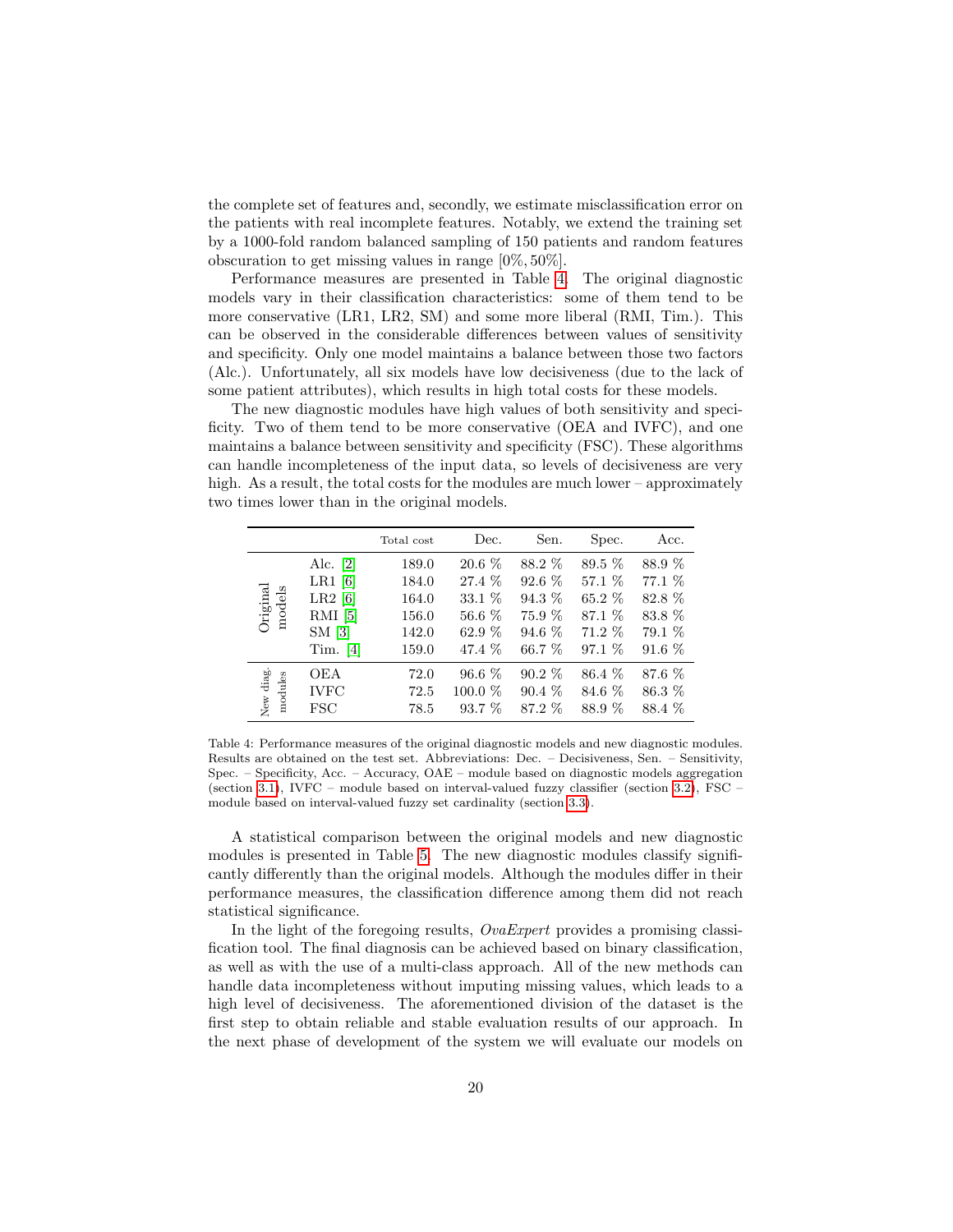<span id="page-20-0"></span>

|                      |                                                                                | OEA                                                            | New diagnostic modules<br><b>IVFC</b>                                          | $_{\mathrm{FSC}}$                                                                  |
|----------------------|--------------------------------------------------------------------------------|----------------------------------------------------------------|--------------------------------------------------------------------------------|------------------------------------------------------------------------------------|
| Original<br>models   | Alc. $ 2 $<br>$LR1$ [6]<br>$LR2$ [6]<br>$RMI$ [5]<br>$SM$ [3]<br>$Tim. \; [4]$ | < 0.001<br>< 0.001<br>< 0.001<br>< 0.001<br>< 0.001<br>< 0.001 | < 0.001<br>${}< 0.001$<br>${}< 0.001$<br>${}< 0.001$<br>< 0.001<br>${}< 0.001$ | < 0.001<br>${}< 0.001$<br>${}< 0.001$<br>${}< 0.001$<br>${}< 0.001$<br>${}< 0.001$ |
| New diag.<br>modules | OEA<br><b>IVFC</b><br><b>FSC</b>                                               | 0.579<br>0.579                                                 | 0.579<br>0.093                                                                 | 0.579<br>0.093                                                                     |

Table 5: McNemar's test with Benjamini-Hochberg correction between the original diagnostic models and new diagnostic modules ( $\alpha = 0.05$ ). Results are obtained on the test set. Abbreviations: OAE – module based on diagnostic models aggregation (section [3.1\)](#page-10-1), IVFC – module based on interval-valued fuzzy classifier (section [3.2\)](#page-12-0), FSC – module based on interval-valued fuzzy set cardinality (section [3.3\)](#page-15-0).

external datasets delivered by cooperating medical centres in Europe. This will also help us in re-assessment of statistical comparison of the classifiers, since our dataset may not be large enough to deliver a robust evidence on classification difference.

# 5. Conclusions and Further Work

We have presented the development of a system to support decision-making in the diagnosis of ovarian tumors. We have also presented the theoretical basis and the most important diagnostic algorithms used in the system. As reflected in the results, if the input data is incomplete, the system copes much better compared with existing diagnostic models. Hence, it can support the physician more effectively in actual diagnosis.

Naturally, we are still faced with the challenge of improving the system. One of the challenges is to collect more data in order to optimise the algorithms more effectively. This can be done by deploying the system at many specialised medical centers. Moreover, it seems to be necessary to carry out studies on the effectiveness of the proposed algorithms on external data. We are currently working on the preparation of such analyses.

# Acknowledgements

The project was supported by the Microsoft Research Award and the Innovation Incubator program of the Polish Ministry of Higher Education.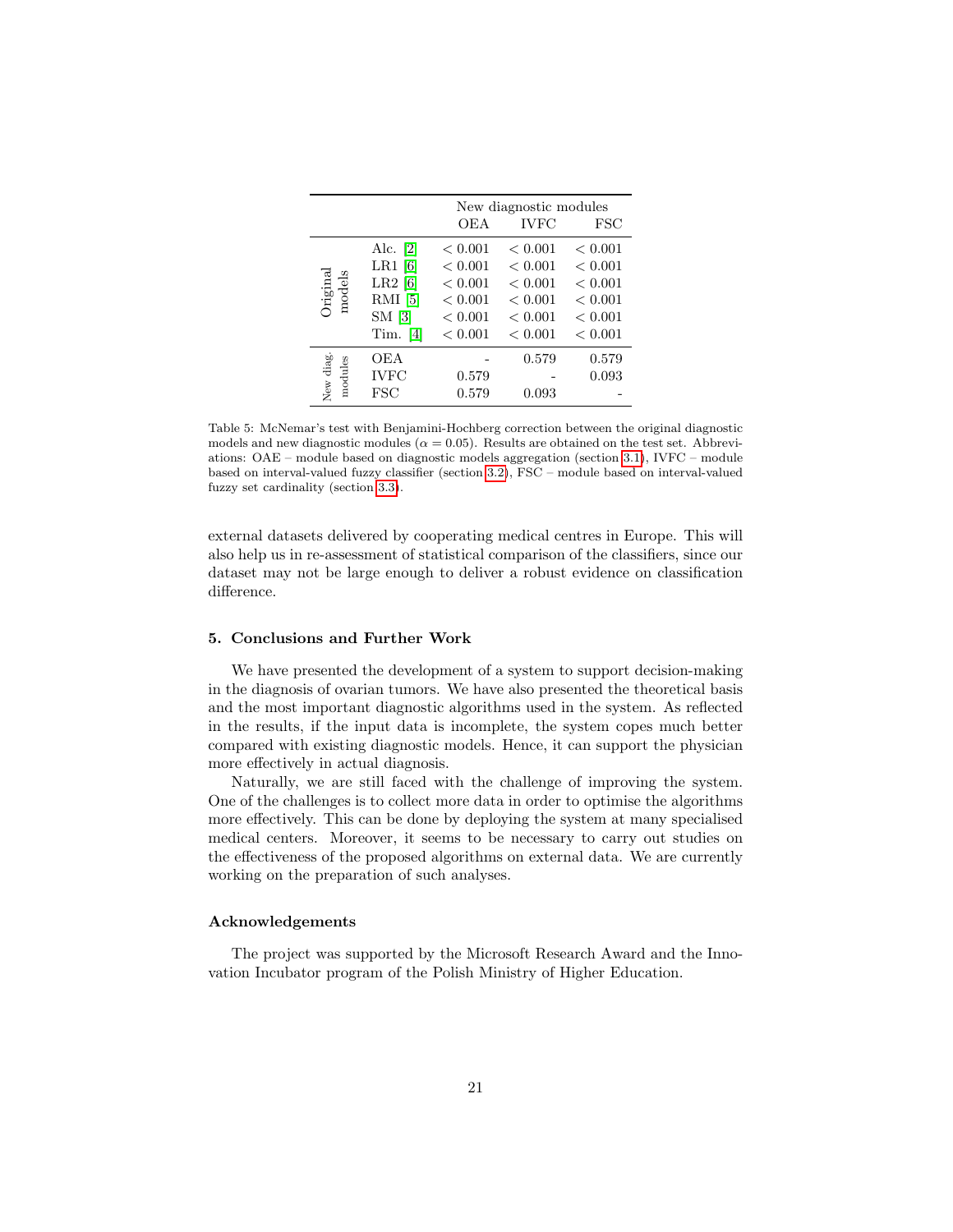# References

- <span id="page-21-0"></span>[1] A. du Bois, J. Rochon, J. Pfisterer, W. J. Hoskins, Variations in institutional infrastructure, physician specialization and experience, and outcome in ovarian cancer: a systematic review, Gynecologic Oncology 112 (2) (2009) 422–436.
- <span id="page-21-1"></span>[2] J. L. Alcázar, L. T. Mercé, C. Laparte, M. Jurado, G. López-García, A new scoring system to differentiate benign from malignant adnexal masses, Obstetrical & Gynecological Survey 58 (7) (2003) 462–463.
- <span id="page-21-2"></span>[3] D. Szpurek, R. Moszyński, W. Zietkowiak, M. Spaczyński, S. Sajdak, An ultrasonographic morphological index for prediction of ovarian tumor malignancy, European Journal of Gynaecological Oncology 26 (1) (2005) 51– 54.
- <span id="page-21-3"></span>[4] D. Timmerman, A. C. Testa, T. Bourne, E. Ferrazzi, L. Ameye, M. L. Konstantinovic, B. Van Calster, W. P. Collins, I. Vergote, S. Van Huffel, L. Valentin, Logistic regression model to distinguish between the benign and malignant adnexal mass before surgery: a multicenter study by the International Ovarian Tumor Analysis Group, Journal of Clinical Oncology 23 (34) (2005) 8794–8801.
- <span id="page-21-4"></span>[5] I. Jacobs, D. Oram, J. Fairbanks, J. Turner, C. Frost, J. G. Grudzinskas, A risk of malignancy index incorporating CA 125, ultrasound and menopausal status for the accurate preoperative diagnosis of ovarian cancer, BJOG: An International Journal of Obstetrics & Gynaecology 97 (10) (1990) 922–929.
- <span id="page-21-5"></span>[6] B. W. J. Mol, D. Boll, M. De Kanter, A. P. M. Heintz, E. A. Sijmons, S. G. Oei, H. Bal, H. A. M. Brölmann, Distinguishing the Benign and Malignant Adnexal Mass: An External Validation of Prognostic Models, Gynecologic Oncology 80 (2) (2001) 162–167.
- <span id="page-21-6"></span>[7] B. Van Calster, K. Van Hoorde, L. Valentin, A. C. Testa, D. Fischerova, C. Van Holsbeke, L. Savelli, D. Franchi, E. Epstein, J. Kaijser, V. Van Belle, A. Czekierdowski, S. Guerriero, R. Fruscio, C. Lanzani, F. Scala, T. Bourne, D. Timmerman, Evaluating the risk of ovarian cancer before surgery using the ADNEX model to differentiate between benign, borderline, early and advanced stage invasive, and secondary metastatic tumours: prospective multicentre diagnostic study, BMJ 349 (2014) 5920.
- <span id="page-21-7"></span>[8] R. Moszyński, P. Zywica, A. Wójtowicz, S. Szubert, S. Sajdak, A. Stachowiak, K. Dyczkowski, M. Wygralak, D. Szpurek, Menopausal status strongly influences the utility of predictive models in differential diagnosis of ovarian tumors: An external validation of selected diagnostic tools, Ginekologia Polska 85 (12) (2014) 892–899.
- <span id="page-21-8"></span>[9] C. Van Holsbeke, B. Van Calster, L. Valentin, A. C. Testa, E. Ferrazzi, I. Dimou, C. Lu, P. Moerman, S. Van Huffel, I. Vergote, D. Timmerman,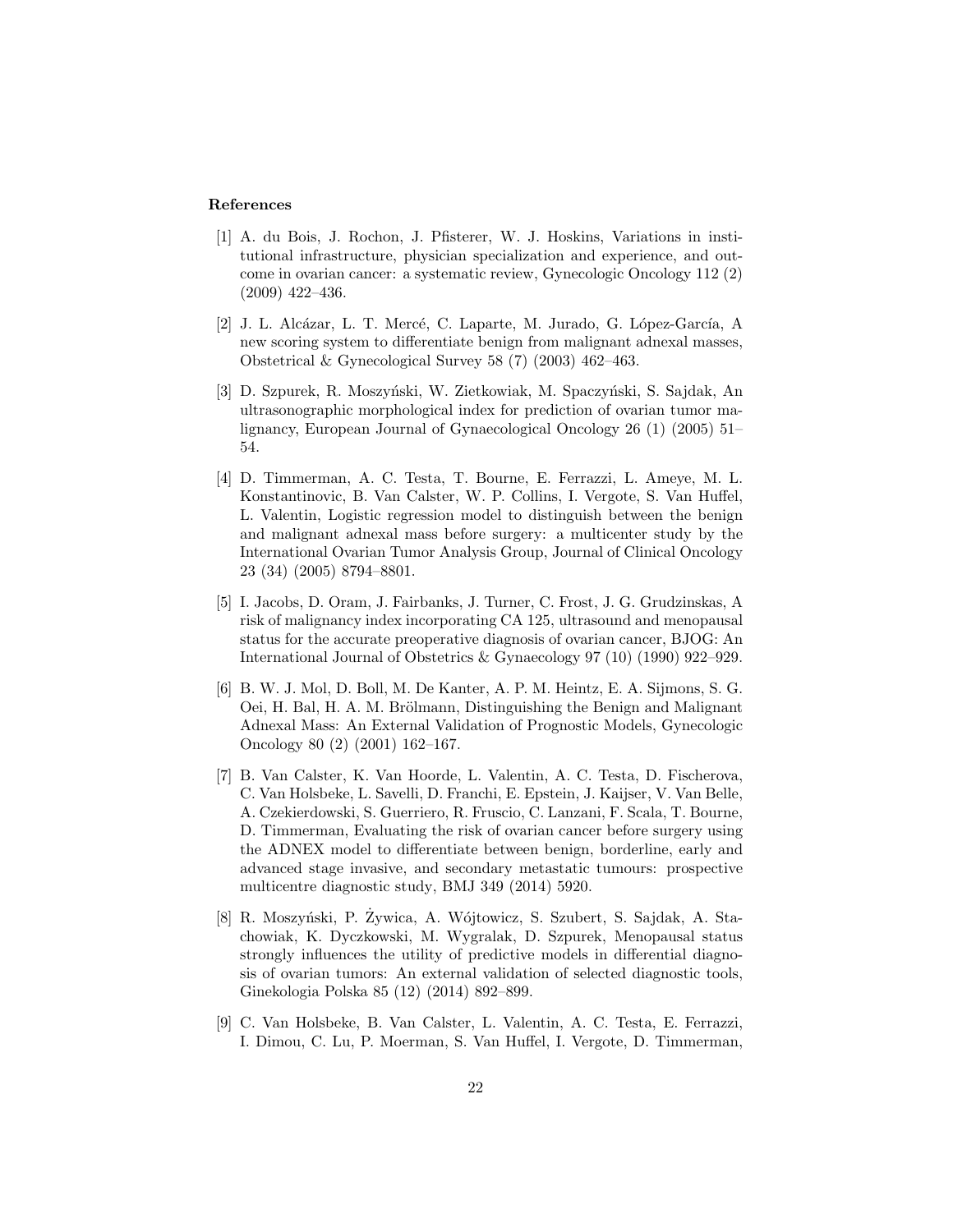External validation of mathematical models to distinguish between benign and malignant adnexal tumors: a multicenter study by the International Ovarian Tumor Analysis Group, Clinical Cancer Research 13 (15) (2007) 4440–4447.

- <span id="page-22-0"></span>[10] K. Dyczkowski, A. Wójtowicz, P. Żywica, A. Stachowiak, R. Moszyński, S. Szubert, An Intelligent System for Computer-Aided Ovarian Tumor Diagnosis, in: Intelligent Systems' 2014, Springer, 2015, pp. 335–343.
- <span id="page-22-1"></span>[11] A. Stachowiak, K. Dyczkowski, A. W´ojtowicz, P. Zywica, M. Wygralak, A ˙ bipolar view on medical diagnosis in OvaExpert system, in: Flexible Query Answering Systems 2015, 2016, pp. 483–492.
- <span id="page-22-2"></span>[12] P. Han, W. Klein, N. K. Arora, Varieties of uncertainty in health care: a conceptual taxonomy, Medical Decision Making 31 (6) (2011) 828–838.
- <span id="page-22-3"></span>[13] A. Wójtowicz, P. Żywica, K. Szarzyński, R. Moszyński, S. Szubert, K. Dyczkowski, A. Stachowiak, D. Szpurek, M. Wygralak, Dealing with Uncertainty in Ovarian Tumor Diagnosis, in: K. T. Atanassov, et al. (Eds.), New Developments in Fuzzy Sets, Intuitionistic Fuzzy Sets, Generalized Nets and Related Topics, IBS PAN – SRI PAS, Warsaw, 2014.
- <span id="page-22-4"></span>[14] D. Timmerman, L. Valentin, T. H. Bourne, W. P. Collins, H. Verrelst, I. Vergote, Terms, definitions and measurements to describe the sonographic features of adnexal tumors: a consensus opinion from the International Ovarian Tumor Analysis (IOTA) group, Ultrasound in Obstetrics & Gynecology 16 (5) (2000) 500–505.
- <span id="page-22-5"></span>[15] D. Timmerman, T. H. Bourne, A. Tailor, W. P. Collins, H. Verrelst, K. Vandenberghe, I. Vergote, A comparison of methods for preoperative discrimination between malignant and benign adnexal masses: the development of a new logistic regression model, American Journal of Obstetrics and Gynecology 181 (1) (1999) 57–65.
- <span id="page-22-6"></span>[16] K. T. Atanassov, Intuitionistic fuzzy sets, Springer, 1999.
- <span id="page-22-7"></span>[17] M. Wygralak, Intelligent Counting Under Information Imprecision, Vol. 292 of Studies in Fuzziness and Soft Computing, Springer, 2013.
- <span id="page-22-8"></span>[18] S. K. De, R. Biswas, A. R. Roy, An application of intuitionistic fuzzy sets in medical diagnosis, Fuzzy Sets and Systems 117 (2) (2001) 209–213.
- <span id="page-22-9"></span>[19] E. Szmidt, J. Kacprzyk, An intuitionistic fuzzy set based approach to intelligent data analysis: an application to medical diagnosis, in: Recent advances in intelligent paradigms and applications, Springer, 2003, pp. 57– 70.
- <span id="page-22-10"></span>[20] Anna Pankowska and Maciej Wygralak, On Hesitation Degrees in IF-Set Theory, in: Leszek Rutkowski and Jorg Siekmann and Ryszard Tadeusiewicz and Lotfi Zadeh (Ed.), Artificial Intelligence and Soft Computing. LNAI, Vol. 3070, Springer, Heidelberg, 2004, pp. 338–343.